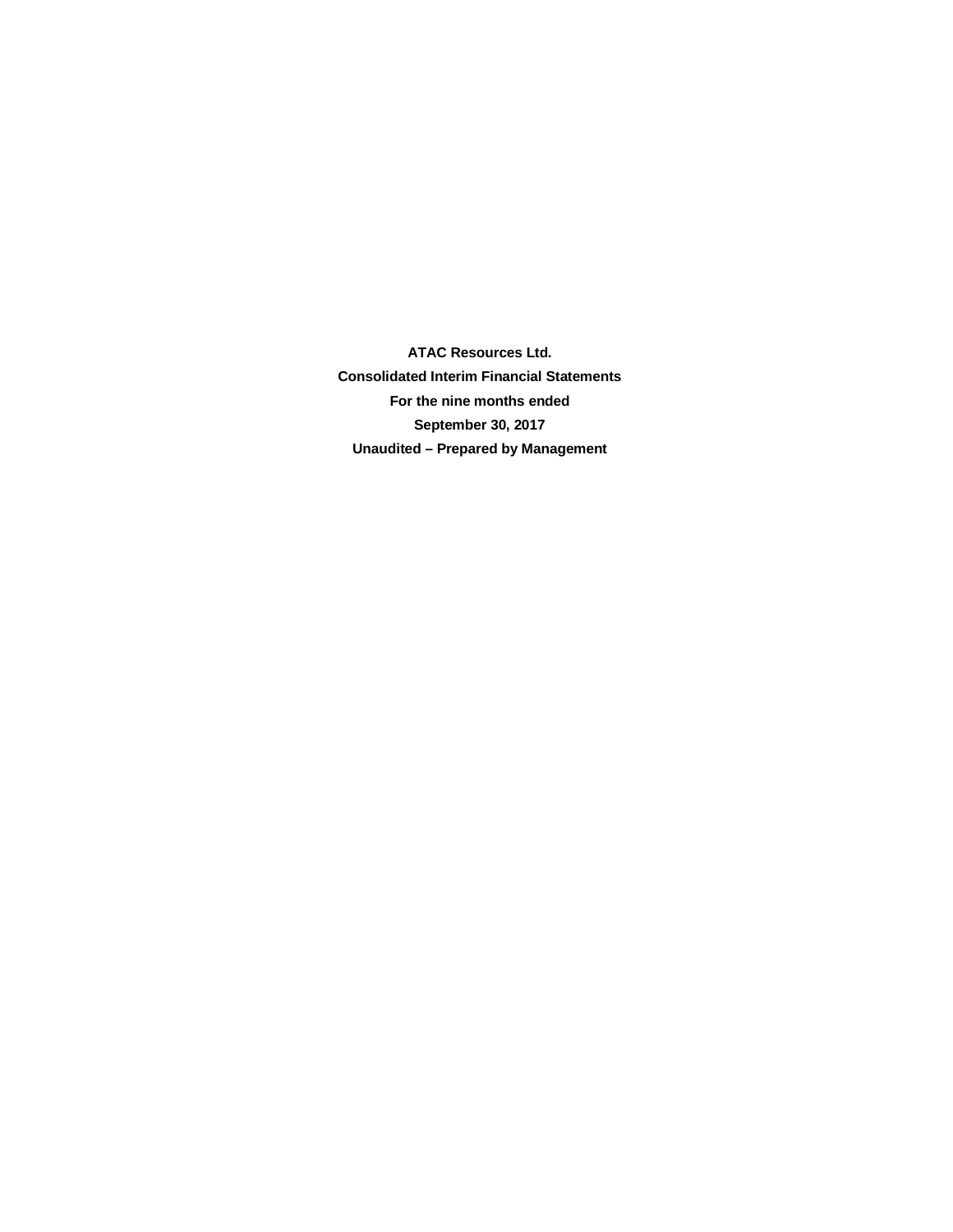ATAC Resources Ltd. #1016 – 510 West Hastings Street Vancouver, British Columbia V6B 1L8

November 9, 2017

To the Shareholders of ATAC Resources Ltd.

The attached consolidated interim financial statements have been prepared by the management of ATAC Resources Ltd. and have not been reviewed by the auditor of the Company.

Yours truly,

Graham Downs Chief Executive Officer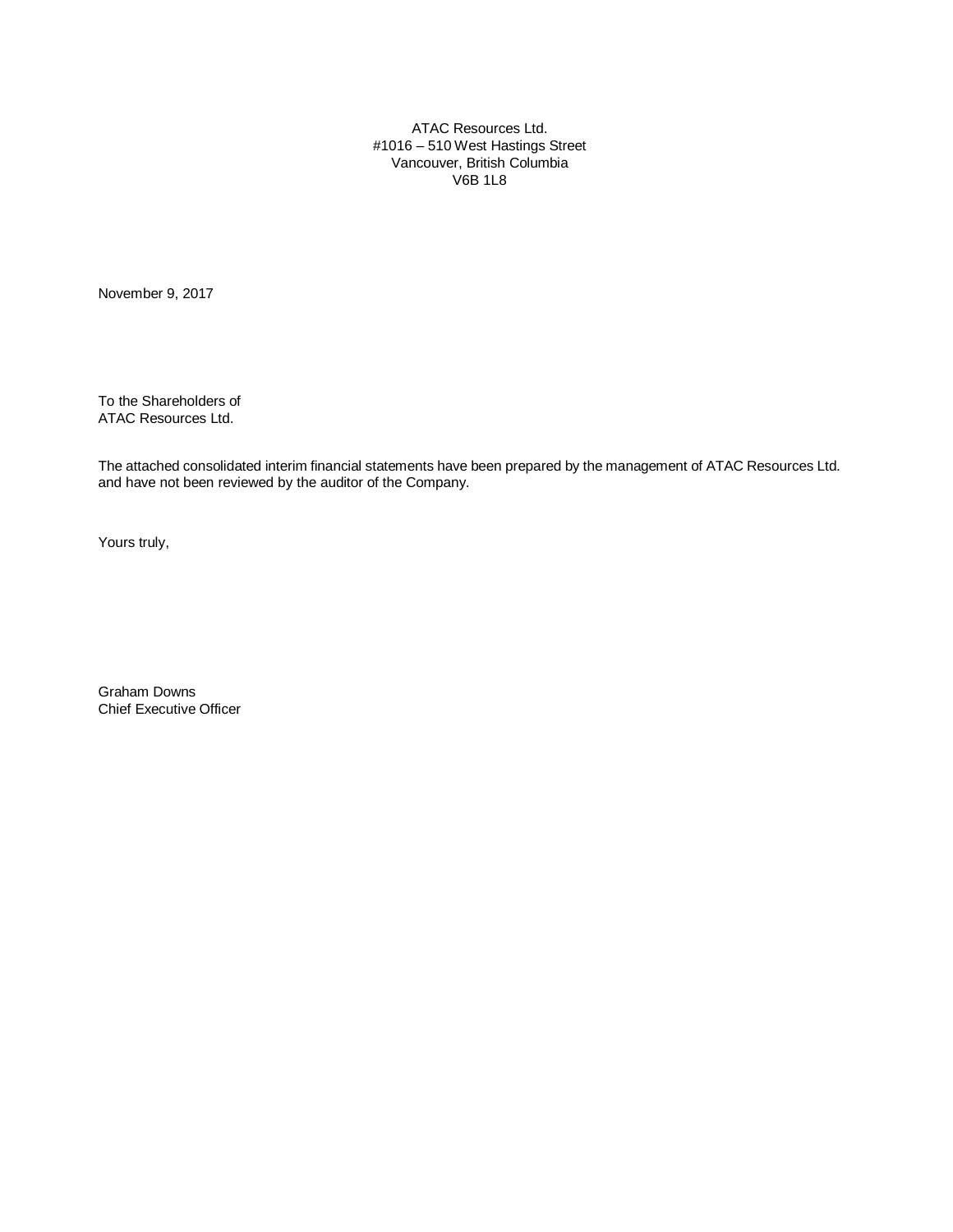# **Consolidated Interim Statements of Financial Position**

**Unaudited – Prepared by Management**

|                                                                   |      | September 30,<br>2017 | December 31,<br>2016 |
|-------------------------------------------------------------------|------|-----------------------|----------------------|
|                                                                   | Note | \$                    | \$                   |
| <b>Assets</b>                                                     |      |                       |                      |
| <b>Current assets</b>                                             |      |                       |                      |
| Cash and cash equivalents                                         | 3    | 14,498,983            | 14,628,414           |
| Receivables and prepayments                                       | 4,5  | 2,373,825             | 74,365               |
| Marketable securities                                             | 6    | 1,915,159             | 1,469,165            |
|                                                                   |      | 18,787,967            | 16,171,944           |
| <b>Non-current assets</b>                                         |      |                       |                      |
| Marketable securities                                             | 6    | 1                     | 1                    |
| Prepaid exploration expenditures                                  |      | 20,290                | 5,670                |
| Mineral property interests                                        | 8    | 104,632,803           | 96,985,836           |
| <b>Reclamation deposit</b>                                        | 9    | 121,434               |                      |
|                                                                   |      | 104,774,528           | 96,991,507           |
| <b>Total assets</b>                                               |      | 123,562,495           | 113,163,451          |
|                                                                   |      |                       |                      |
| Liabilities and shareholders' equity                              |      |                       |                      |
| <b>Current liabilities</b>                                        |      |                       |                      |
| Accounts payable and accrued liabilities                          |      | 1,064,635             | 103,521              |
| Accounts payable to related parties                               | 12   | 1,323,058             | 105,144              |
| Flow-through share premium liability                              |      |                       | 31,395               |
|                                                                   |      | 2,387,693             | 240,060              |
| <b>Non-current liabilities</b>                                    |      |                       |                      |
| Deferred income tax liability                                     | 13   | 14,545,416            | 12,722,993           |
| <b>Total liabilities</b>                                          |      | 16,933,109            | 12,963,053           |
|                                                                   |      |                       |                      |
| <b>Shareholders' equity</b>                                       |      |                       |                      |
| Share capital                                                     | 10   | 124,385,500           | 116,011,508          |
| Contributed surplus                                               | 10   | 5,379,757             | 4,853,086            |
| <b>Deficit</b>                                                    |      | (23, 135, 871)        | (20, 664, 196)       |
| <b>Total shareholders' equity</b>                                 |      | 106,629,386           | 100,200,398          |
| Total liabilities and shareholders' equity                        |      | 123,562,495           | 113,163,451          |
|                                                                   |      |                       |                      |
| Nature of operations and going concern                            | 1    |                       |                      |
| <b>Commitments</b>                                                | 16   |                       |                      |
|                                                                   |      |                       |                      |
|                                                                   |      |                       |                      |
| Approved on behalf of the Board of Directors on November 9, 2017: |      |                       |                      |

*"Bruce J. Kenway"* **Director** *"Glenn R. Yeadon"* **Director**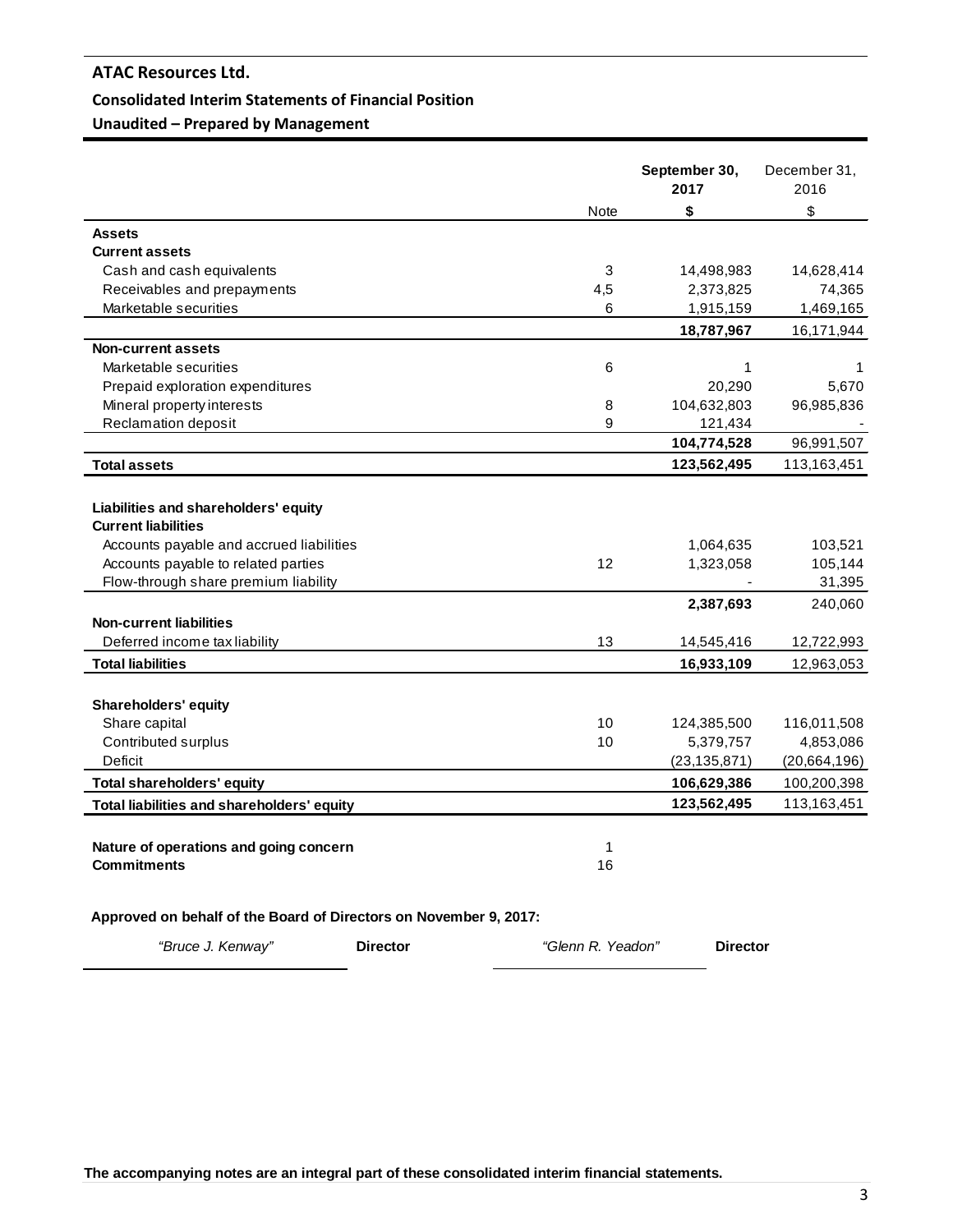# **Consolidated Interim Statements of Changes in Shareholders' Equity**

# **Unaudited – Prepared by Management**

**For the nine months ended September 30, 2017 and September 30, 2016**

|                                            | <b>Number</b><br>of shares<br># | <b>Share</b><br>capital<br>\$ | <b>Contributed</b><br>surplus<br>S | <b>Deficit</b><br>\$    | <b>Total</b><br>shareholders'<br>equity<br>\$ |
|--------------------------------------------|---------------------------------|-------------------------------|------------------------------------|-------------------------|-----------------------------------------------|
| January 1, 2016                            | 117,794,577                     | 113,055,372                   |                                    | 15,609,330 (31,326,966) | 97,337,736                                    |
| Share-based payments                       |                                 |                               | 479,846                            |                         | 479,846                                       |
| Options exercised                          | 27,500                          | 8,525                         |                                    |                         | 8,525                                         |
| Re-allocated on exercise of options        |                                 | 8,228                         | (8,228)                            |                         |                                               |
| Re-allocated on expiry of options          |                                 |                               | (6,987,325)                        | 6,987,325               |                                               |
| Re-allocated on cancellation of options    |                                 |                               | (4,338,600)                        | 4,338,600               |                                               |
| Private placement shares issued            | 5,000,000                       | 3,250,000                     |                                    |                         | 3,250,000                                     |
| Premium on flow-through shares issued      |                                 | (150,000)                     |                                    |                         | (150,000)                                     |
| Share issue costs                          |                                 | (160, 617)                    |                                    |                         | (160, 617)                                    |
| Loss and comprehensive loss for the period |                                 |                               |                                    | (645,836)               | (645, 836)                                    |
| September 30, 2016                         | 122,822,077                     | 116,011,508                   |                                    | 4,755,023 (20,646,877)  | 100,119,654                                   |
| January 1, 2017                            | 122,822,077                     | 116,011,508                   |                                    | 4,853,086 (20,664,196)  | 100,200,398                                   |
| Share-based payments                       |                                 |                               | 601,416                            |                         | 601,416                                       |
| Exercise of options                        | 125,000                         | 38,750                        |                                    |                         | 38,750                                        |
| Re-allocated on exercise of options        |                                 | 23,620                        | (23,620)                           |                         |                                               |
| Re-allocated on cancellation of options    |                                 |                               | (51, 125)                          | 51,125                  |                                               |
| Private placement shares issued            | 16,684,800                      | 8,342,400                     |                                    |                         | 8,342,400                                     |
| Share issue costs                          |                                 | (30, 778)                     |                                    |                         | (30, 778)                                     |
| Loss and comprehensive loss for the period |                                 |                               |                                    | (2,522,800)             | (2,522,800)                                   |
| <b>September 30, 2017</b>                  | 139,631,877                     | 124,385,500                   |                                    | 5,379,757 (23,135,871)  | 106,629,386                                   |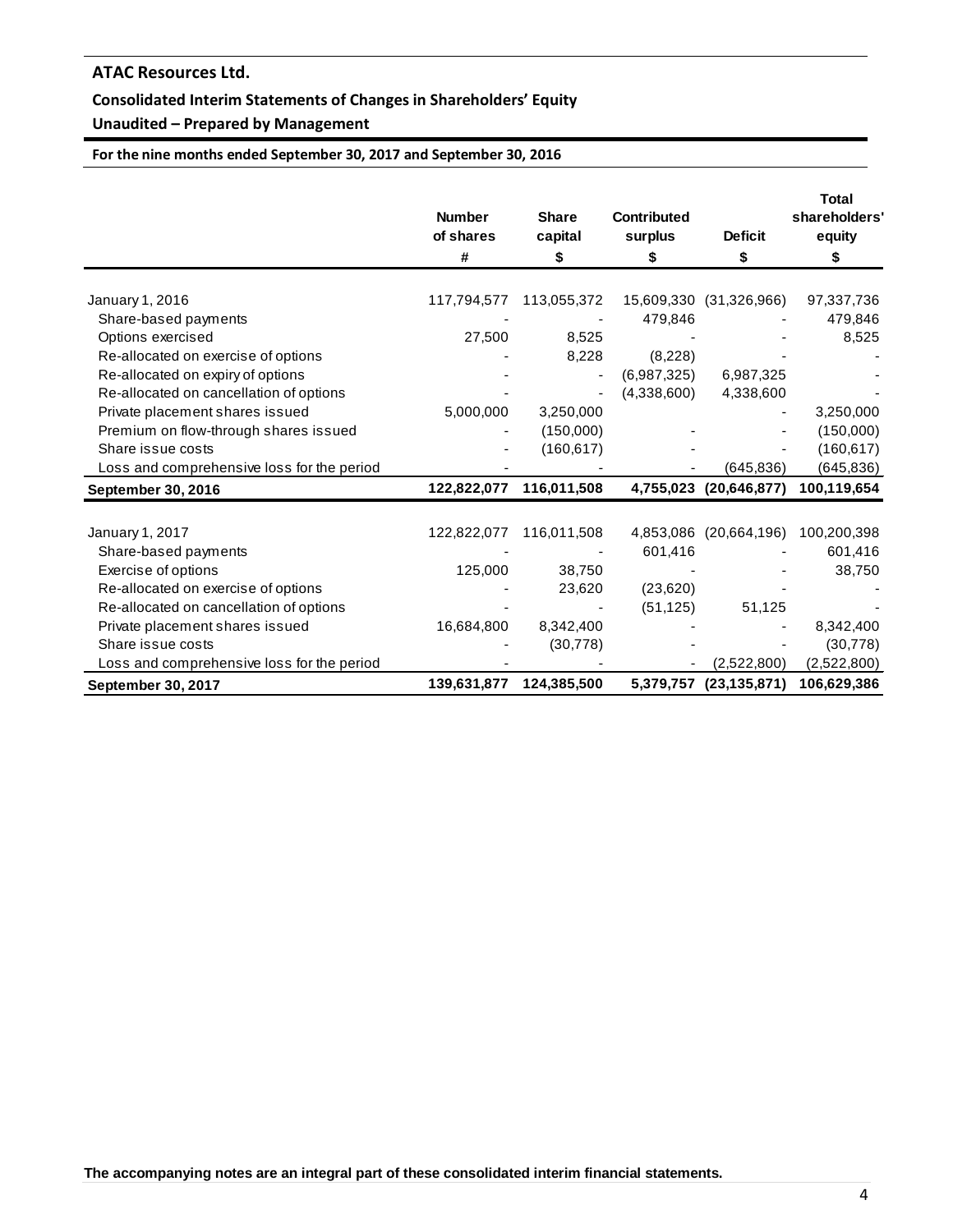# **Consolidated Interim Statements of (Loss) Income and Comprehensive (Loss) Income**

# **Unaudited – Prepared by Management**

 **For the three and nine months ended September 30,** 

|                                                                                      |          | Three months ended       |                   | Nine months ended |                   |  |
|--------------------------------------------------------------------------------------|----------|--------------------------|-------------------|-------------------|-------------------|--|
|                                                                                      |          | September<br>2017        | September<br>2016 | September<br>2017 | September<br>2016 |  |
|                                                                                      | Note     | \$                       | \$                | \$                | \$                |  |
|                                                                                      |          |                          |                   |                   |                   |  |
| <b>Expenses</b>                                                                      |          |                          |                   |                   |                   |  |
| Accounting, audit and legal                                                          | 12<br>12 | 24,510                   | 17,587            | 132,854           | 68,240            |  |
| Consulting fees                                                                      | 16       | 13,500                   | 10,500            | 37,500            | 31,500            |  |
| Flow-through taxes                                                                   |          | $\overline{\phantom{a}}$ | $\blacksquare$    | 1,072             | ٠                 |  |
| General administrative expenses                                                      |          | 17,393                   | 21,146            | 73,784            | 68,476            |  |
| Insurance                                                                            |          | 11,077                   | 11,125            | 33,232            | 33,133            |  |
| Investor relations and shareholder information                                       |          | 61,520                   | 53,342            | 161,675           | 101,714           |  |
| Management, administration and corporate                                             |          |                          |                   |                   |                   |  |
| development fees                                                                     | 12       | 40,885                   | 82,430            | 134,196           | 299,850           |  |
| Office rent                                                                          | 12       | 10,500                   | 10,500            | 31,500            | 31,500            |  |
| Property examination costs                                                           | 12       | $\overline{a}$           | 106               | 145               | 361               |  |
| Salaries and benefits                                                                | 12       | 56,250                   | 20,622            | 172,616           | 20,622            |  |
| Share-based payments                                                                 | 10       | 548,653                  | 187,012           | 601,416           | 479,846           |  |
| Transfer agent and filing fees                                                       |          | 5,010                    | 3,657             | 15,482            | 14,415            |  |
| Loss from operating expenses                                                         |          | (789, 298)               | (418, 027)        | (1, 395, 472)     | (1, 149, 657)     |  |
| Project management fees                                                              | 5        | 68,694                   |                   | 100,000           |                   |  |
| Interest income                                                                      |          | 47,076                   | 35,096            | 128,520           | 110,679           |  |
| Gain on disposition of mineral property                                              |          |                          | 1,674,999         |                   | 1,674,999         |  |
| (Loss) gain on marketable securities                                                 | 6        | (233, 170)               | (615, 686)        | 445,994           | (564, 498)        |  |
| (Loss) income for the period before income                                           |          |                          |                   |                   |                   |  |
| taxes                                                                                |          | (906, 698)               | 676,382           | (720, 958)        | 71,523            |  |
| Deferred income tax expense                                                          | 13       | (1,221,454)              | (619, 814)        | (1,801,842)       | (717, 359)        |  |
| (Loss) income and comprehensive (loss)                                               |          |                          |                   |                   |                   |  |
| income for the period                                                                |          | (2, 128, 152)            | 56,568            | (2,522,800)       | (645, 836)        |  |
| (Loss) earnings per share<br>Weighted average number of common<br>shares outstanding |          |                          |                   |                   |                   |  |
| - basic#                                                                             | 11       | 139,590,210              | 122,803,744       | 130,276,433       | 120,575,410       |  |
| - diluted #                                                                          | 11       | 139,590,210              | 122,803,744       | 130,276,433       | 120,575,410       |  |
| Basic (loss) earnings per share \$                                                   | 11       | (0.02)                   | 0.00              | (0.02)            | (0.01)            |  |
| Diluted (loss) earnings per share \$                                                 | 11       | (0.02)                   | 0.00              | (0.02)            | (0.01)            |  |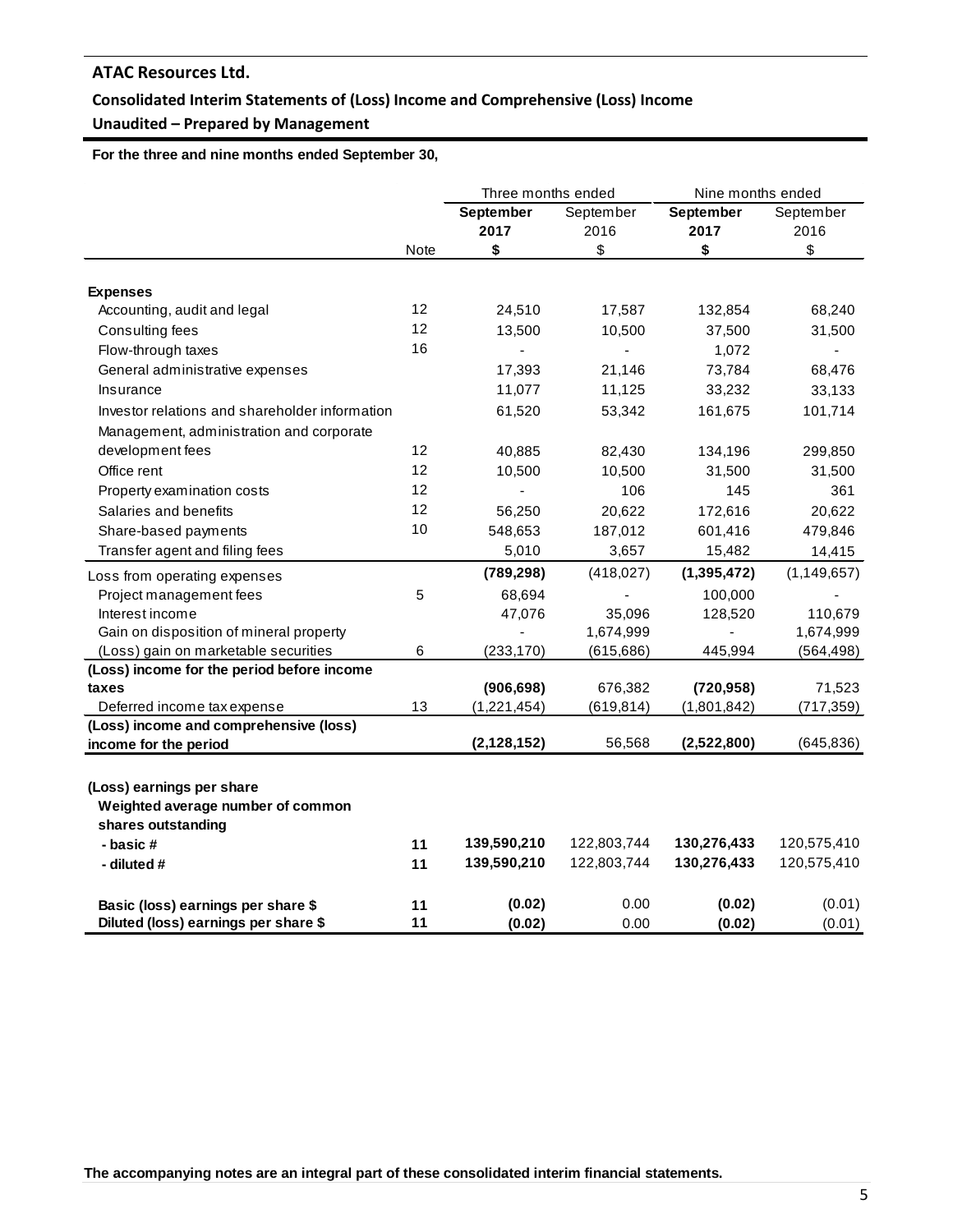# **Consolidated Interim Statements of Cash Flows**

# **Unaudited – Prepared by Management**

| For the nine months ended September 30,           |             | 2017        | 2016        |
|---------------------------------------------------|-------------|-------------|-------------|
|                                                   | <b>Note</b> | \$          | \$          |
|                                                   |             |             |             |
| <b>Operating activities</b>                       |             |             |             |
| Loss and comprehensive loss for the period        |             | (2,522,800) | (645, 836)  |
| Adjustments for:                                  |             |             |             |
| Share-based payments                              |             | 601,416     | 479,846     |
| Gain on disposition of mineral property interests |             |             | (1,674,999) |
| (Gain) loss on marketable securities              |             | (445, 994)  | 564,498     |
| Interest income                                   |             | (128, 520)  | (110, 679)  |
| Deferred income tax expense                       |             | 1,801,842   | 717,358     |
| Net change in non-cash working capital items      | 14          | (2,209,112) | (85, 118)   |
|                                                   |             | (2,903,168) | (754, 930)  |
| <b>Financing activities</b>                       |             |             |             |
| Issue of common shares for cash                   |             | 8,381,150   | 3,258,525   |
| Share issue costs                                 |             | (41, 592)   | (217,050)   |
|                                                   |             | 8,339,558   | 3,041,475   |
| <b>Investing activities</b>                       |             |             |             |
| Interest received                                 |             | 128,520     | 110,679     |
| <b>Reclamation deposits</b>                       |             | (121, 434)  |             |
| Yukon mining exploration grant received           |             | 6,143       |             |
| Mineral property acquisition costs                |             | (99, 835)   | (160, 406)  |
| Prepaid exploration expenditures                  |             | (40, 297)   | (16, 693)   |
| Deferred exploration and evaluation expenditures  |             | (5,438,918) | (2,747,585) |
|                                                   |             | (5,565,821) | (2,814,005) |
| Decrease in cash and cash equivalents             |             | (129, 431)  | (527, 460)  |
| Cash and cash equivalents, beginning of period    |             | 14,628,414  | 15,938,120  |
| Cash and cash equivalents, end of period          |             | 14,498,983  | 15,410,660  |

**Supplemental cash flow information** 14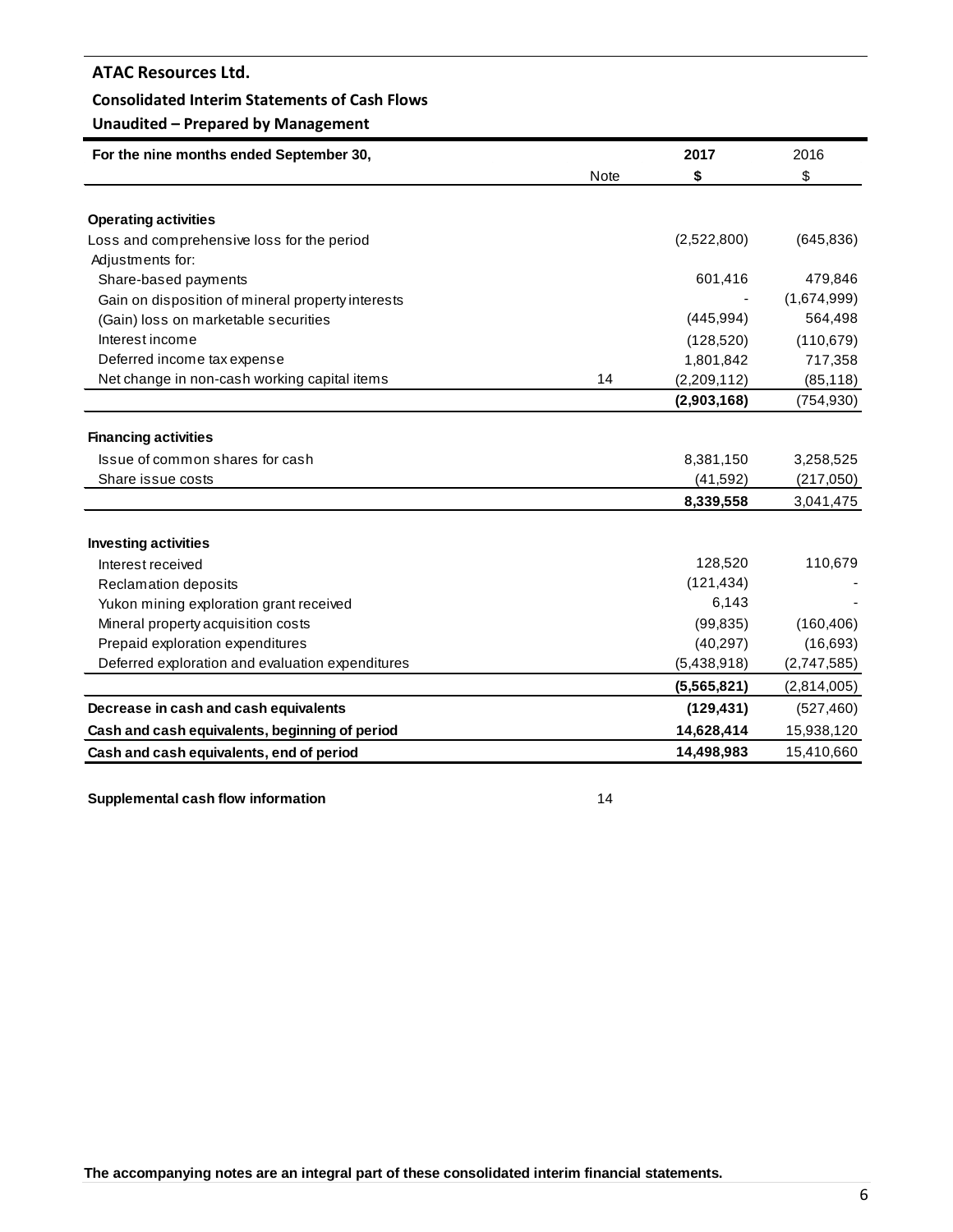# **ATAC Resources Ltd. Notes to the Consolidated Interim Financial Statements Unaudited – Prepared by Management**

**For the nine months ended September 30, 2017 and September 30, 2016**

## **1. Nature of operations and going concern**

ATAC Resources Ltd. (the "Company" or "ATAC") was incorporated under the laws of the Province of British Columbia, Canada. The Company's head office is located at 1016 - 510 West Hastings Street, Vancouver, British Columbia, Canada, V6B 1L8. Its records office is located at 1710 - 1177 West Hastings Street, Vancouver, British Columbia, Canada, V6E 2L3. Its main business activity is the acquisition, exploration and evaluation of mineral property interests located in Canada. These consolidated interim financial statements ("financial statements") of the Company as at September 30, 2017 and December 31, 2016 and for the nine months ended September 30, 2017 and 2016 comprise the Company and its subsidiaries. Its common shares trade on the TSX Venture Exchange ("TSX-V").

The Company is in the process of exploring its mineral property interests and has not yet determined whether they contain mineral reserves that are economically recoverable. The Company's continuing operations and the underlying value and recoverability of the amounts shown for mineral property interests are entirely dependent upon the existence of economically recoverable mineral reserves, the ability of the Company to obtain the necessary financing to complete the exploration and development of the mineral property interests, obtaining the necessary permits to mine, and on future profitable production or proceeds from the disposition of the mineral property interests.

These financial statements are prepared on the basis that the Company will continue as a going concern, which assumes that the Company will be able to continue in operation for the foreseeable future and will be able to realize its assets and discharge its liabilities and commitments in the normal course of operations. As an exploration stage company, the Company does not have revenues and historically has recurring operating losses. As at September 30, 2017, the Company had working capital of \$16,400,274 (December 31, 2016 - \$15,931,884) and shareholders' equity of \$106,629,386 (December 31, 2016 - \$100,200,398). Management has assessed that this working capital is sufficient for the Company to continue as a going concern beyond one year. If the going concern assumption were not appropriate for these financial statements, it could be necessary to restate the Company's assets and liabilities on a liquidation basis.

### **2. Significant accounting policies**

# **(a) Basis of presentation**

These financial statements have been prepared in conformity with International Accounting Standard ("IAS") 34, Interim Financial Reporting, using the same accounting policies as detailed in the Company's annual audited consolidated financial statements for the year ended December 31, 2016, and do not include all the information required for full annual financial statements in accordance with International Financial Reporting Standards ("IFRS"), as issued by the International Accounting Standards Board ("IASB") and interpretations of the International Financial Reporting Interpretations Committee ("IFRIC"). It is suggested that the financial statements be read in conjunction with the annual audited financial statements.

These financial statements have been prepared on an historical cost basis, except for financial instruments which are classified as fair value through profit or loss ("FVTPL"). In addition, these financial statements have been prepared using the accrual basis of accounting, except for cash flow information.

The accounting policies used are those the Company expects to adopt in its consolidated financial statements for the year ended December 31, 2017, and have been applied consistently to all periods presented by the Company and its subsidiaries.

All amounts on the financial statements are presented in Canadian dollars which is the functional currency of the Company and its subsidiaries.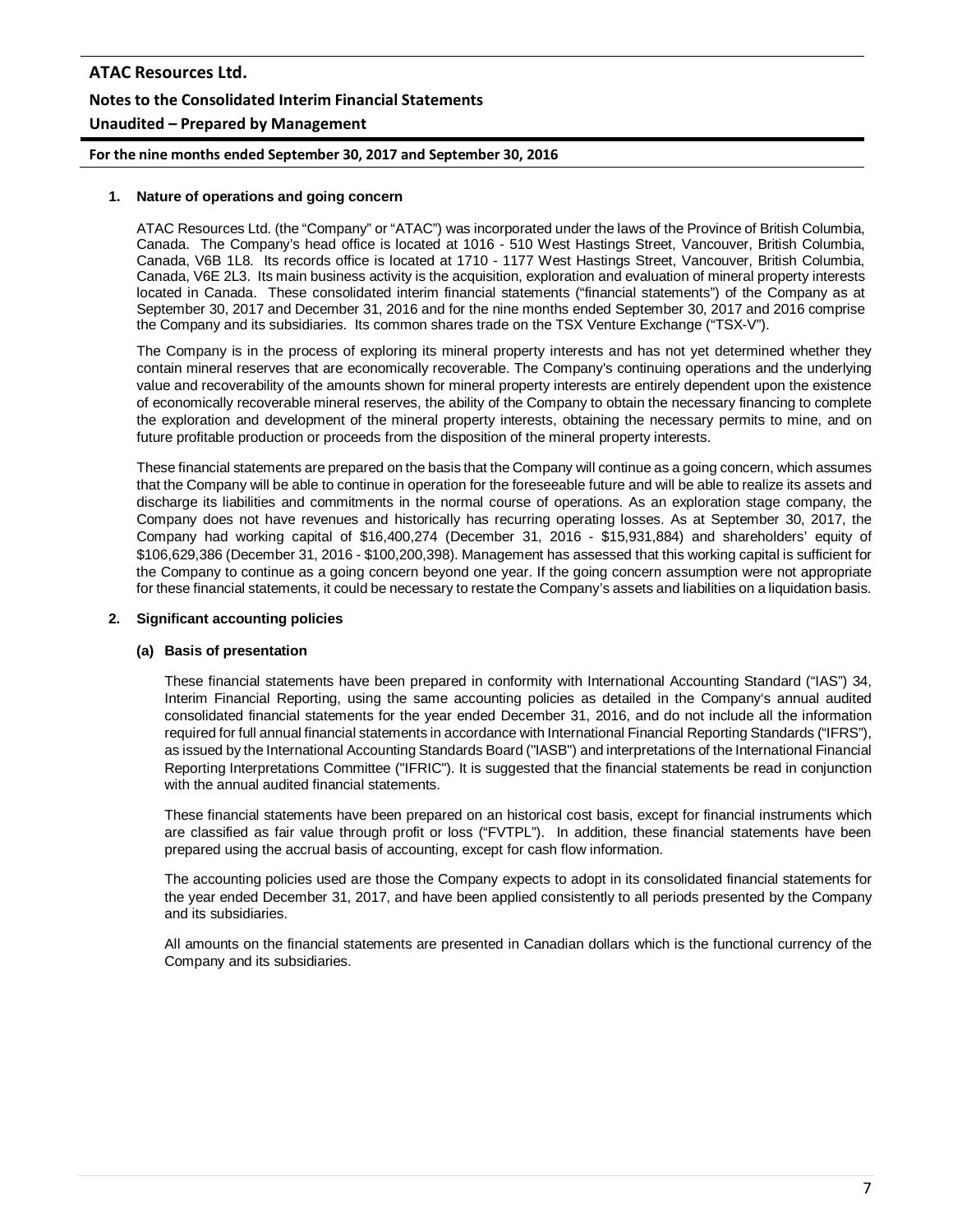# **Notes to the Consolidated Interim Financial Statements**

# **Unaudited – Prepared by Management**

## **For the nine months ended September 30, 2017 and September 30, 2016**

## **2. Significant accounting policies** (continued)

### **(b) Standards issued but not yet effective**

Certain pronouncements have been issued by the IASB or IFRIC that are effective for accounting periods beginning on or after January 1, 2018. Many of these updates are not applicable or consequential to the Company and have been excluded from the discussion below.

*Tentatively effective for annual periods beginning on or after January 1, 2018*

## • New standard IFRS 9 *Financial Instruments*

IFRS 9 adds new requirements for impairment of financial assets and makes changes to the classification and measurement of financial instruments. When complete, IFRS 9 will replace IAS 39 *Financial Instruments: Recognition and Measurement*

The Company has initially assessed that there will be no material reporting changes as a result of adopting the new standard, however, there may be enhanced disclosure requirements.

# **3. Cash and cash equivalents**

Cash and cash equivalents consists of the following:

|                                  | September 30, | December 31, |
|----------------------------------|---------------|--------------|
|                                  | 2017          | 2016         |
|                                  |               |              |
| Bank and broker balances         | 1.045.622     | 2.691.927    |
| Cashable investment certificates | 13,453,361    | 11,936,487   |
|                                  | 14,498,983    | 14,628,414   |

#### **4. Receivables and prepayments**

Receivables and prepayments consists of the following:

|                                            | September 30,<br>2017 | December 31,<br>2016 |
|--------------------------------------------|-----------------------|----------------------|
|                                            | S                     |                      |
| Sales tax recoverable                      | 255,510               | 21,152               |
| Prepaid expenses                           | 52.029                | 47,069               |
| JVEI property receivables (note 5)         | 2,010,210             |                      |
| Yukon mineral exploration grant receivable | 31,401                | 6.144                |
| Other receivables                          | 24,675                |                      |
|                                            | 2,373,825             | 74.365               |

# **5. JVEI property receivables**

On April 7, 2017, the Company executed a joint venture earn-in agreement ("JVEI") with Barrick Gold Corporation ("Barrick") (see note 8(a)(i). Under the JVEI, the Company was appointed project operator and receives a management fee equal to 5% of exploration expenditures, not to exceed \$100,000 in any given year. Barrick has committed to a \$5,000,000 expenditure program for the 2017 exploration year.

The Company has opened a JVEI bank account to receive cash advances from Barrick to pay for the exploration amounts as incurred. As at September 30, 2017, a balance of \$3,483,695 was held in trust on behalf of Barrick and is not reflected on the statement of financial position as cash of the Company. As at September 30, 2017, the Company is owed \$2,010,210 related to the JVEI property expenditures. The Company has earned the maximum \$100,000 management fee which is reflected as income on the statement of loss.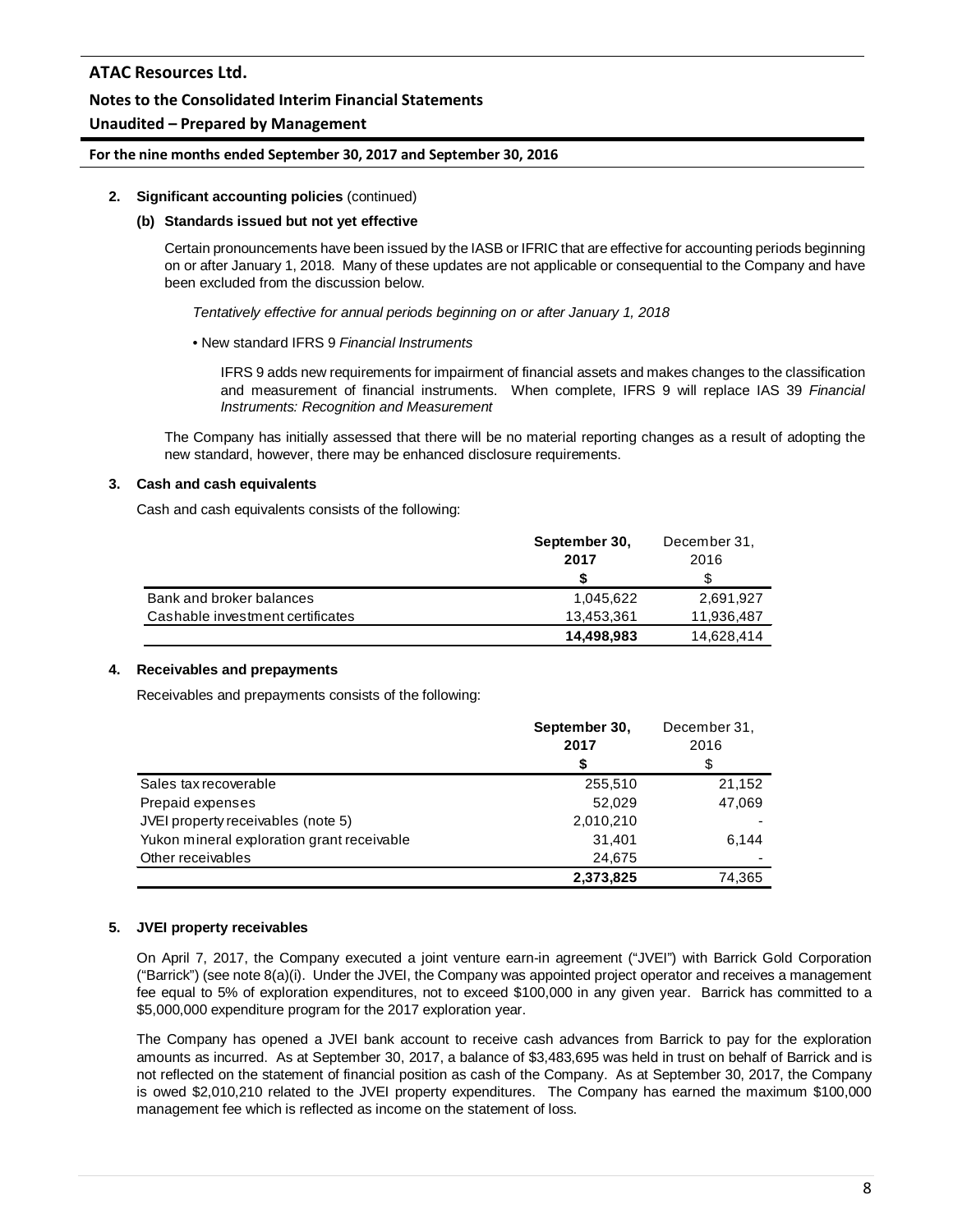# **Notes to the Consolidated Interim Financial Statements**

# **Unaudited – Prepared by Management**

# **For the nine months ended September 30, 2017 and September 30, 2016**

## **6. Marketable securities**

Marketable securities consist of various common shares received on the option of mineral property interests as follows:

|                           | <b>Shares with</b><br>an active<br>market | <b>Shares without</b><br>an active<br>market | <b>Warrants</b> | <b>Total</b> | <b>Total</b><br>(loss)<br>gain |
|---------------------------|-------------------------------------------|----------------------------------------------|-----------------|--------------|--------------------------------|
|                           | \$                                        | \$                                           | \$              | \$           | \$                             |
| <b>Cost</b>               |                                           |                                              |                 |              |                                |
| January 1, 2016           | 491,834                                   | 10,000                                       |                 | 501,834      |                                |
| Additions                 | 1,200,000                                 |                                              | 475,000         | 1,675,000    |                                |
| September 30, 2016        | 1,691,834                                 | 10,000                                       | 475,000         | 2,176,834    |                                |
| Fair value                |                                           |                                              |                 |              |                                |
| January 1, 2016           | 59,302                                    | 1                                            |                 | 59,303       |                                |
| Additions                 | 1,200,000                                 |                                              | 475,000         | 1,675,000    |                                |
| Unrealized loss           | (376, 881)                                |                                              | (187,617)       | (564,498)    | (564,498)                      |
| September 30, 2016        | 882,421                                   | 1                                            | 287,383         | 1,169,805    | (564, 498)                     |
| <b>Cost</b>               |                                           |                                              |                 |              |                                |
| January 1, 2017           | 1,691,834                                 | 10,000                                       | 475,000         | 2,176,834    |                                |
| Additions/disposals       |                                           |                                              |                 |              |                                |
| <b>September 30, 2017</b> | 1,691,834                                 | 10,000                                       | 475,000         | 2,176,834    |                                |
| Fair value                |                                           |                                              |                 |              |                                |
| January 1, 2017           | 1,095,827                                 | 1                                            | 373,338         | 1,469,166    |                                |
| Unrealized gain           | 336,116                                   |                                              | 109,878         | 445,994      | 445,994                        |
| September 30, 2017        | 1,431,943                                 | 1                                            | 483,216         | 1,915,160    | 445.994                        |

The valuation of the shares with an active market has been determined in whole by reference to the bid price of the shares on the TSX-V or Toronto Stock Exchange ("TSX") at each period end date.

The shares without an active market are private company shares received as payment on optioned mineral property interests. The shares were written-down in 2008 to a carrying value of \$1, as no active market existed. The Company has subsequently recovered \$9,777 on the windup of that company.

# **7. Subsidiary information**

On July 14, 2010 two wholly-owned subsidiary companies, 0885802 B.C. Ltd. and 0885794 B.C. Ltd. were incorporated under the laws of the Province of British Columbia, Canada to facilitate the possible transfer to them of certain of the Company's mineral property interests. From incorporation to September 30, 2017, neither of the subsidiaries have had any transactions other than to issue nominal \$1 share capital to the Company.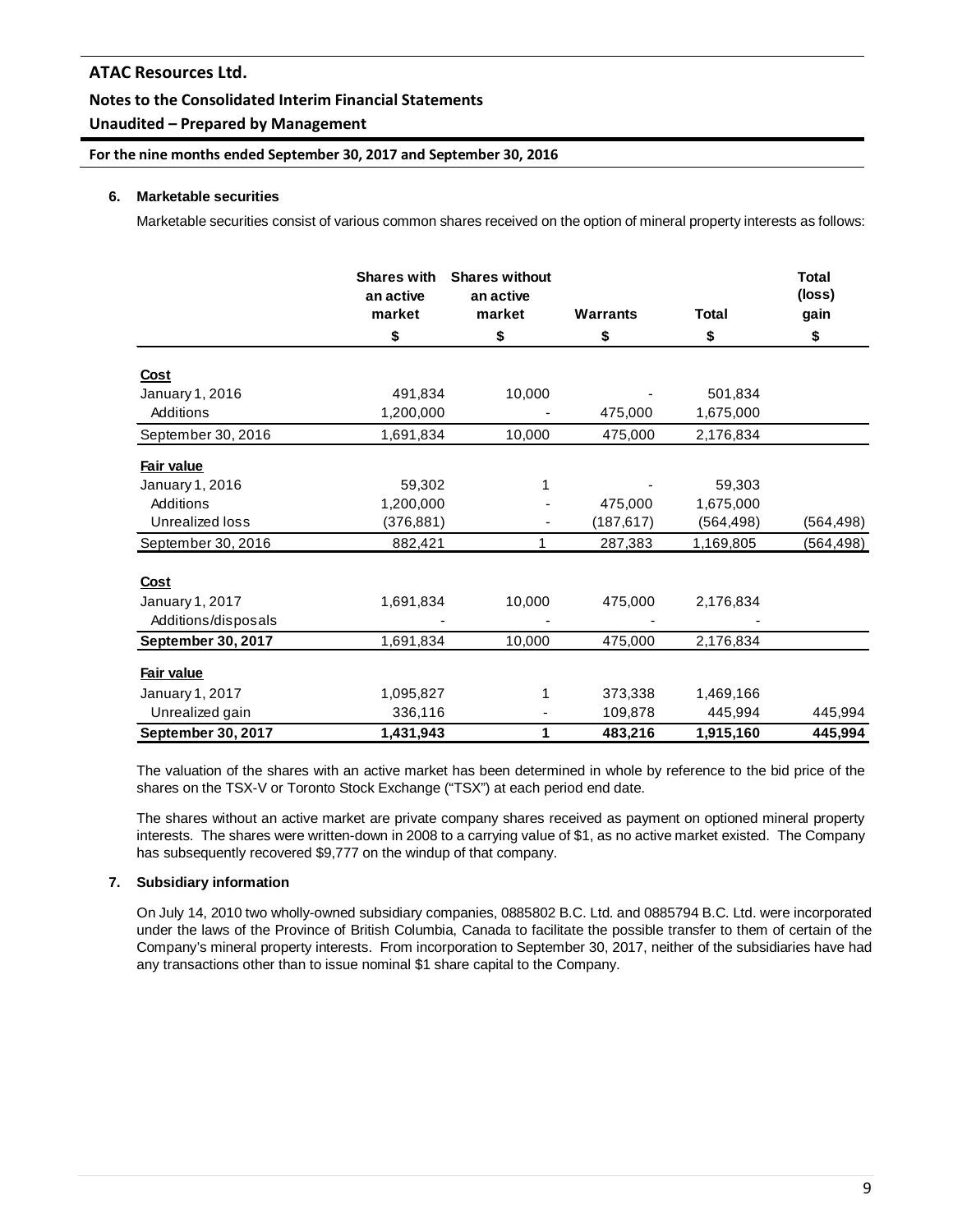# **Notes to the Consolidated Interim Financial Statements**

# **Unaudited – Prepared by Management**

# **For the nine months ended September 30, 2017 and September 30, 2016**

## **8. Mineral property interests**

The Company's mineral property interests consist of various exploration stage properties located in the Yukon Territory, Canada. The properties have been grouped into those which are wholly-owned and those which are royalty or other interests. Properties which are in close proximity and could be developed as a single economic unit are grouped into projects.

|                                  | Wholly-<br>owned | <b>Other</b><br><b>interests</b> | <b>Total</b> |
|----------------------------------|------------------|----------------------------------|--------------|
|                                  | \$               | \$                               | \$           |
| January 1, 2016                  | 93.280.104       | 1                                | 93,280,105   |
| Acquisitions/staking/assessments | 160,406          |                                  | 160,406      |
| Exploration and evaluation       | 3,150,670        |                                  | 3,150,670    |
| Proceeds on disposition          | ٠                | (1,675,000)                      | (1,675,000)  |
| Gain on disposition              |                  | 1,674,999                        | 1,674,999    |
| September 30, 2016               | 96,591,180       |                                  | 96,591,180   |
|                                  |                  |                                  |              |
| January 1, 2017                  | 96,985,836       | ٠                                | 96,985,836   |
| Acquisitions/staking/assessments | 99,835           |                                  | 99,835       |
| Exploration and evaluation       | 7,547,132        |                                  | 7,547,132    |
| <b>September 30, 2017</b>        | 104.632.803      | -                                | 104.632.803  |

Changes in the project carrying amounts for the nine months ended September 30, 2016 and September 30, 2017 are summarized as follows:

|                                 | January 1,<br>2016<br>æ. | <b>Acquisitions</b><br>/staking/<br>assessments<br>\$ | <b>Exploration</b><br>and<br>evaluation<br>ъ | <b>Proceeds</b><br>on<br>disposition<br>æ | Gain<br>on<br>disposition<br>J. | September 30,<br>2016<br>\$ |
|---------------------------------|--------------------------|-------------------------------------------------------|----------------------------------------------|-------------------------------------------|---------------------------------|-----------------------------|
| <b>Wholly-owned</b>             |                          |                                                       |                                              |                                           |                                 |                             |
| projects                        |                          |                                                       |                                              |                                           |                                 |                             |
| Rackla Gold Property            |                          |                                                       |                                              |                                           |                                 |                             |
| - Osiris and Orion projects (1) | 59,519,646               | 158,809                                               | 2,040,616                                    |                                           |                                 | 61,719,071                  |
| - Rau project                   | 33,629,573               |                                                       | 1,087,710                                    |                                           |                                 | 34,717,283                  |
|                                 | 93,149,219               | 158,809                                               | 3,128,326                                    |                                           | ۰.                              | 96,436,354                  |
| Connaught                       | 94,980                   |                                                       | 11,289                                       |                                           |                                 | 106,269                     |
| <b>Idaho Creek</b>              | 17,280                   | 1,597                                                 | 614                                          |                                           |                                 | 19,491                      |
| Panorama                        | 16,110                   |                                                       |                                              |                                           |                                 | 16,110                      |
| Rosy                            | 2,515                    |                                                       | 10,441                                       |                                           |                                 | 12,956                      |
| Total                           | 93,280,104               | 160,406                                               | 3,150,670                                    |                                           |                                 | 96,591,180                  |
| <b>Other interests</b>          |                          |                                                       |                                              |                                           |                                 |                             |
| Dawson Gold                     |                          |                                                       |                                              | (1,675,000)                               | 1,674,999                       |                             |
| <b>Total all projects</b>       | 93,280,105               | 160,406                                               | 1,475,670                                    | (1,675,000)                               | 1,674,999                       | 96,591,180                  |

(1) The Nadaleen property has been segregated into the Osiris and Orion projects to facilitate the JVEI as discussed in note 8(a)(i).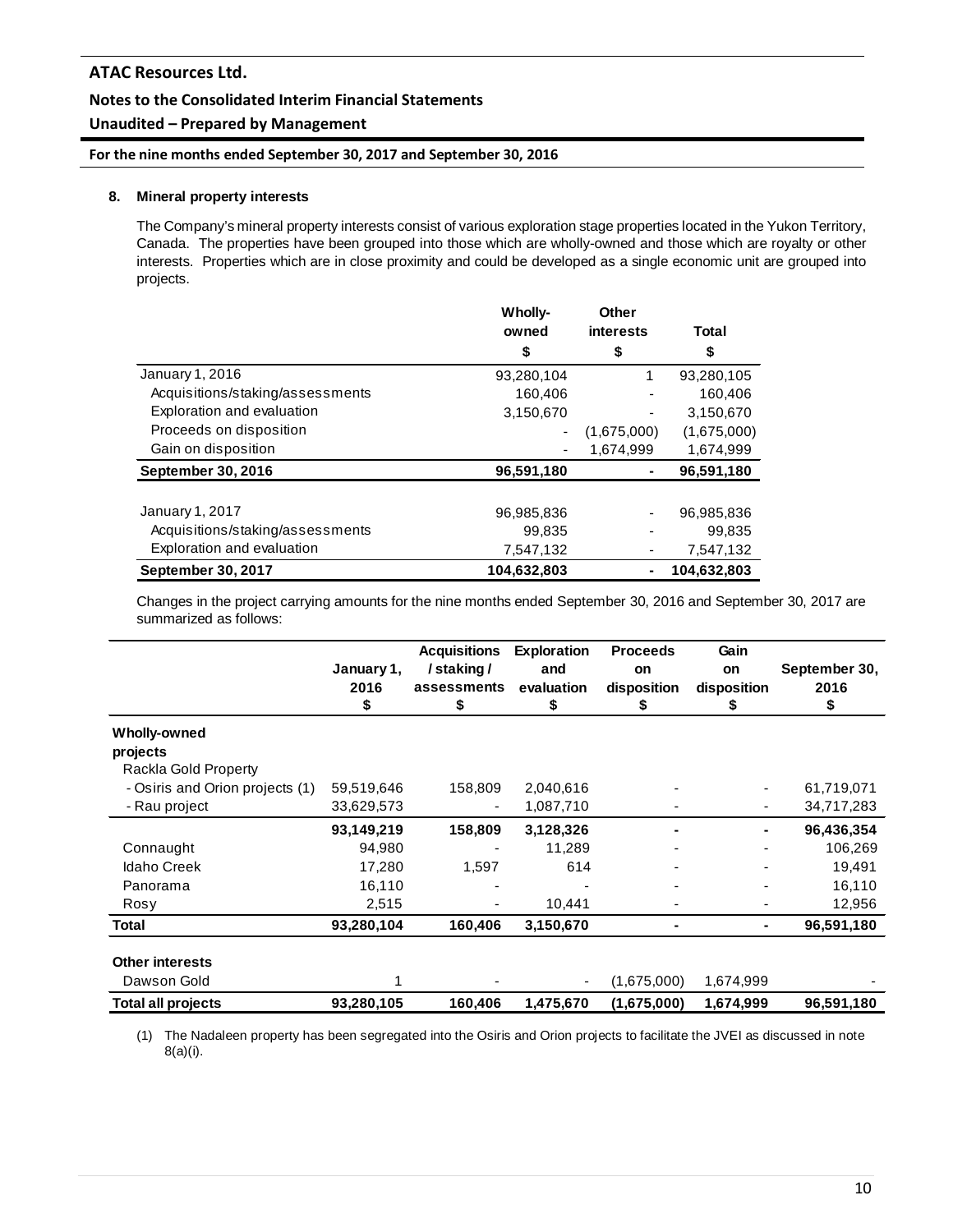# **Unaudited – Prepared by Management**

# **For the nine months ended September 30, 2017 and September 30, 2016**

# **8. Mineral property interests** (continued)

Exploration and evaluation expenditures on the projects consisted of the following:

|                                                 | Osiris and |           |          |           |
|-------------------------------------------------|------------|-----------|----------|-----------|
|                                                 | Orion      | Rau       | Others   | Total     |
| Nine months ended September 30, 2016            | \$         | \$        | \$       | \$        |
|                                                 |            |           |          |           |
| Assays                                          | 75,198     | 94,378    | 3.473    | 173,049   |
| Drilling                                        | 538,652    | 67,786    |          | 606.438   |
| Field                                           | 230.909    | 79,072    | 2,174    | 312,155   |
| Helicopter and fixed wing                       | 506,793    | 174,820   | 4,899    | 686,512   |
| Labour                                          | 510.072    | 347,639   | 17,075   | 874,786   |
| Resource, engineering and environmental studies | 2.388      | 255,421   |          | 257,809   |
| Survey and consulting                           | 101,930    | 32,419    |          | 134,349   |
| Travel and accommodation                        | 74,674     | 36,175    | 900      | 111,749   |
|                                                 | 2,040,616  | 1,087,710 | 28,521   | 3,156,847 |
| Less: Yukon mineral exploration grant           |            |           | (6, 177) | (6, 177)  |
| Total                                           | 2,040,616  | 1,087,710 | 22.344   | 3,150,670 |

|                             | January 1,<br>2017<br>\$ | <b>Acquisitions</b><br>/staking/<br>assessments<br>S | <b>Exploration</b><br>and<br>evaluation<br>\$ | September 30,<br>2017<br>\$ |
|-----------------------------|--------------------------|------------------------------------------------------|-----------------------------------------------|-----------------------------|
| <b>Wholly-owned</b>         |                          |                                                      |                                               |                             |
| projects                    |                          |                                                      |                                               |                             |
| Rackla Gold Property        |                          |                                                      |                                               |                             |
| - Osiris and Orion projects | 61,843,223               | 61,823                                               | 6,369,706                                     | 68,274,752                  |
| - Rau project               | 34,927,893               |                                                      | 1,066,162                                     | 35,994,055                  |
|                             | 96,771,116               | 61,823                                               | 7,435,868                                     | 104,268,807                 |
| Connaught                   | 106,269                  | 20,862                                               | 20,141                                        | 147,272                     |
| Idaho Creek                 | 19,490                   |                                                      |                                               | 19,490                      |
| Panorama                    | 16,110                   |                                                      |                                               | 16,110                      |
| Rosy                        | 72,851                   | 17,150                                               | 91,123                                        | 181,124                     |
| Total                       | 96,985,836               | 99,835                                               | 7,547,132                                     | 104,632,803                 |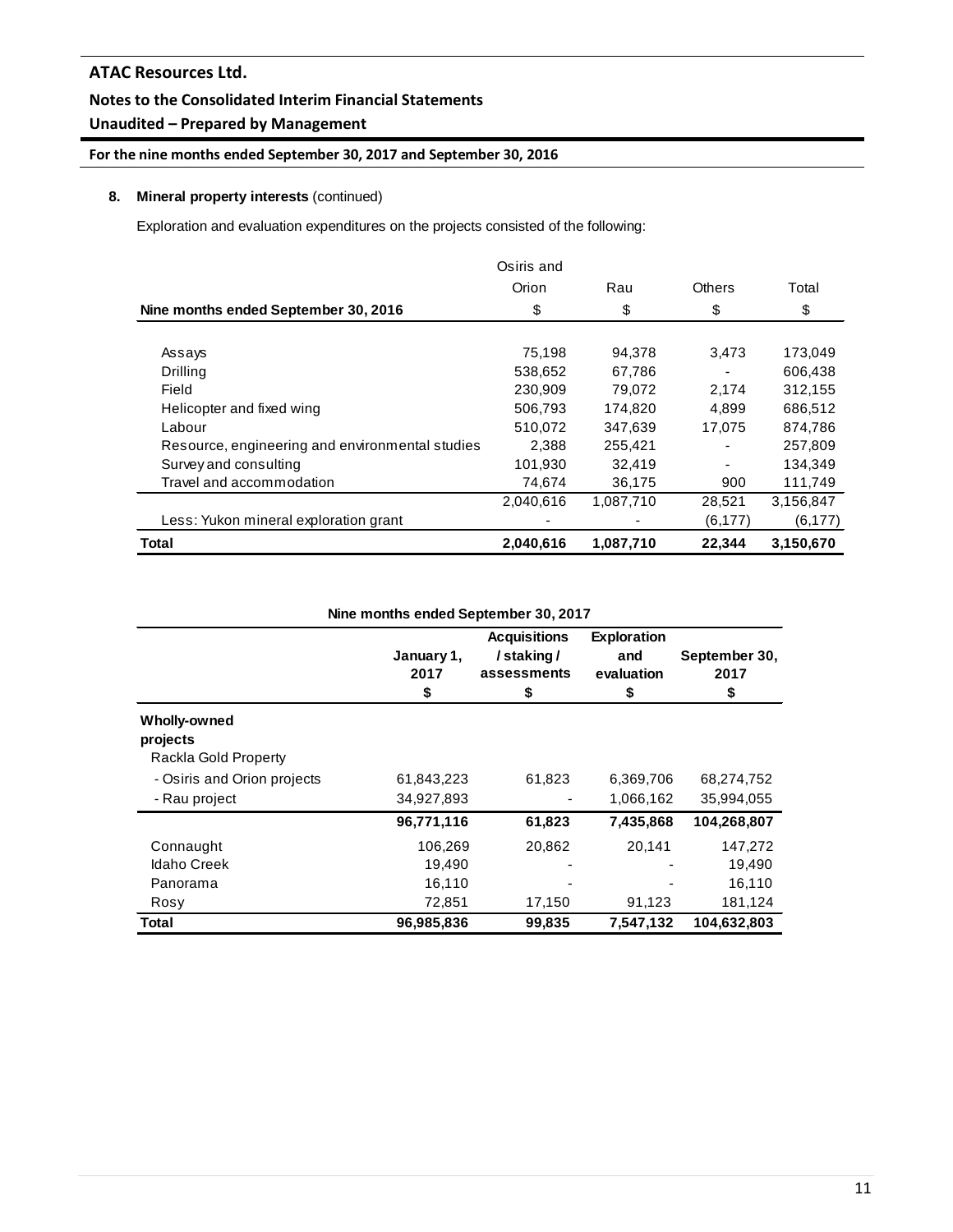# **Unaudited – Prepared by Management**

## **For the nine months ended September 30, 2017 and September 30, 2016**

## **8. Mineral property interests** (continued)

Exploration and evaluation expenditures on the projects consisted of the following:

|                                                | Osiris and |           |             |               |           |
|------------------------------------------------|------------|-----------|-------------|---------------|-----------|
|                                                | Orion      | Rau       | <b>Rosy</b> | <b>Others</b> | Total     |
| Nine months ended September 30, 2017           | \$         | \$        | \$          | \$            | \$        |
|                                                |            |           |             |               |           |
| Assays                                         | 154,883    | 49,508    | 21,863      | 7.176         | 233,430   |
| Drilling                                       | 1,943,250  | 273,891   |             |               | 2,217,141 |
| Field                                          | 671,713    | 141.462   | 11,638      | 2,651         | 827.464   |
| Helicopter and fixed wing                      | 1,578,097  | 234,029   | 21,810      |               | 1,833,936 |
| Labour                                         | 1,366,306  | 247,211   | 60,023      | 7,831         | 1,681,371 |
| Resource, engineering and enviromental studies | 27,917     | 3,903     |             |               | 31,820    |
| Surveys and consulting                         | 261,726    | 70,675    | 1,160       |               | 333,561   |
| Travel and accommodation                       | 365,814    | 45,483    | 6,030       | 2,483         | 419,810   |
|                                                | 6,369,706  | 1,066,162 | 122,524     | 20,141        | 7,578,533 |
| Less: Yukon mineral exploration grant          |            |           | (31, 401)   |               | (31,401)  |
| <b>Total</b>                                   | 6,369,706  | 1,066,162 | 91,123      | 20,141        | 7,547,132 |

## **(a) Wholly-owned projects**

The Company's wholly owned projects are comprised of the rights to explore various mineral claims located in the Yukon Territory, which are at various stages of exploration. They are not subject to any option or sale agreements, except as noted below.

# **(i) Rackla Gold property**

The Rackla Gold property consists of a 100% interest in the various mineral properties located in the Mayo Mining District, Yukon Territory. Cash and common shares totaling \$165,600 have been received under previous Rackla Gold property option agreements.

The Rackla Gold property has been divided into three separate projects. They are comprised of the Rau project, which hosts the Tiger Gold deposit, and the Osiris and Orion projects, which were previously described as the Nadaleen property.

The Osiris project hosts Carlin-type gold mineralization and will continue to be explored by the Company.

The Orion project is subject to a JVEI, which was executed on April 7, 2017 with Barrick. Under the JVEI, Barrick may acquire a 70% interest in the Company's Orion project, which forms the central part of the Company's Rackla Gold Property, for an aggregate of \$55,000,000 in exploration expenditures.

For a 60% interest, the following exploration expenditures are required:

- \$10,000,000 on or before December 31, 2019 (guaranteed amount);
- \$10,000,000 on or before December 31, 2020; and
- \$15,000,000 on or before December 31, 2021

Barrick has committed to a \$5,000,000 exploration program for the 2017 exploration year.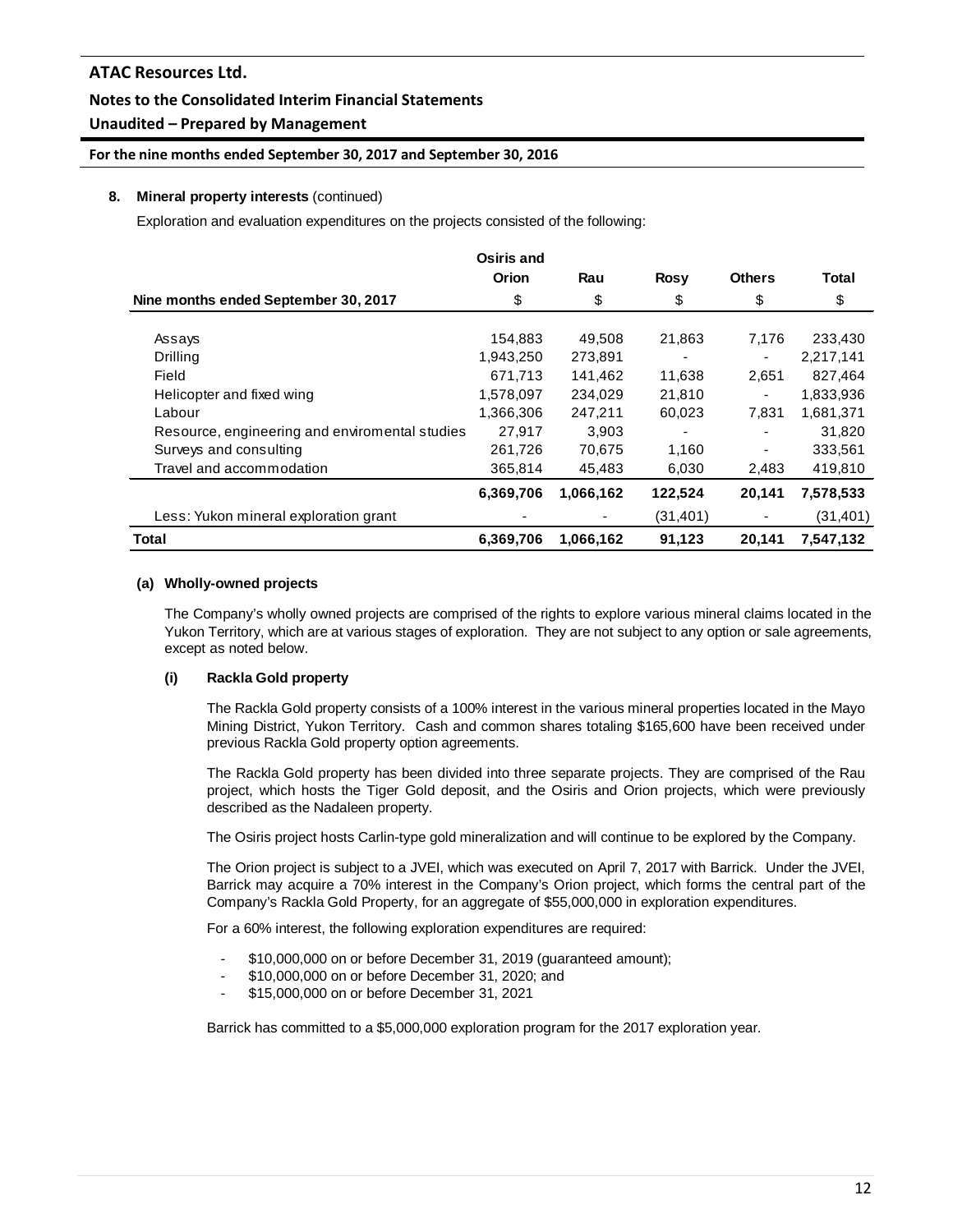# **Notes to the Consolidated Interim Financial Statements**

# **Unaudited – Prepared by Management**

#### **For the nine months ended September 30, 2017 and September 30, 2016**

### **8. Mineral property interests** (continued)

## **(a) Wholly-owned projects** (continued)

### **(i) Rackla Gold property** (continued)

If Barrick withdraws from the JVEI at any time after incurring the guaranteed \$10,000,000 in exploration expenditures, but prior to incurring an aggregate of \$35,000,000, Barrick will not acquire any interest in the project. If Barrick completes \$35,000,000 in exploration expenditures, the Company will establish a joint venture with Barrick, with interests of 40% and 60%, respectively.

Barrick is entitled to acquire an additional 10% interest by incurring additional exploration expenditures of \$20,000,000 on or before December 31, 2026, for an aggregate interest of 70%.

If Barrick does not exercise its right to acquire the additional 10% interest, the Company will have the right to purchase a 10.1% interest from Barrick, giving the Company a 50.1% interest and Barrick a 49.9% interest.

If either of the Company's or Barrick's joint venture interest is reduced to 10% or less, that party's interest in the Orion project will convert to a sliding-scale net smelter return royalty on gold.

See note 10 for details of a private placement, which formed an integral part of the JVEI.

#### **(ii) Connaught project**

The Connaught project consists of a 100% interest in the CN, NC and OM mineral claims located in the Dawson Mining District, Yukon Territory.

Cash and common shares totaling \$252,500 were received in 2009 for a 50% sale of the project, which was repurchased in 2012 by issuing common shares having a value of \$182,250.

#### **(iii) Idaho Creek project**

The Idaho Creek project consists of a 100% interest in the Idaho mineral claims located in the Whitehorse Mining District, Yukon Territory.

Cash and common shares totaling \$269,413 have been received under previous option agreements.

#### **(iv) Panorama project**

The Panorama project consists of a 100% interest in the Aussie mineral claims located in the Dawson Mining District, Yukon Territory. The claims are subject to a 3% net smelter return royalty ("NSR") on all commercial production from the claims.

Cash and common shares totaling \$328,400 have been received under previous option agreements.

#### **(v) Rosy project**

The Rosy project consists of a 100% interest in the Rosy and Sam mineral claims located in the Whitehorse Mining District, Yukon Territory.

The Company has been approved to receive financial assistance from the Yukon Government on its Rosy claims, which will reimburse the Company for one-half of its 2017 qualified exploration expenditures on the claims, to a maximum of \$31,401. The Company has accrued the maximum amount of \$31,401, which has been recorded as a reduction of current year exploration expenditures.

Cash and common shares totaling \$167,000 have been received under previous option agreements.

#### **(b) Royalty interests**

The Company has a 1% NSR on the Golden Revenue, Nitro, Seymour and Dawson Gold properties located in the Dawson and Whitehorse Mining District, Yukon Territory.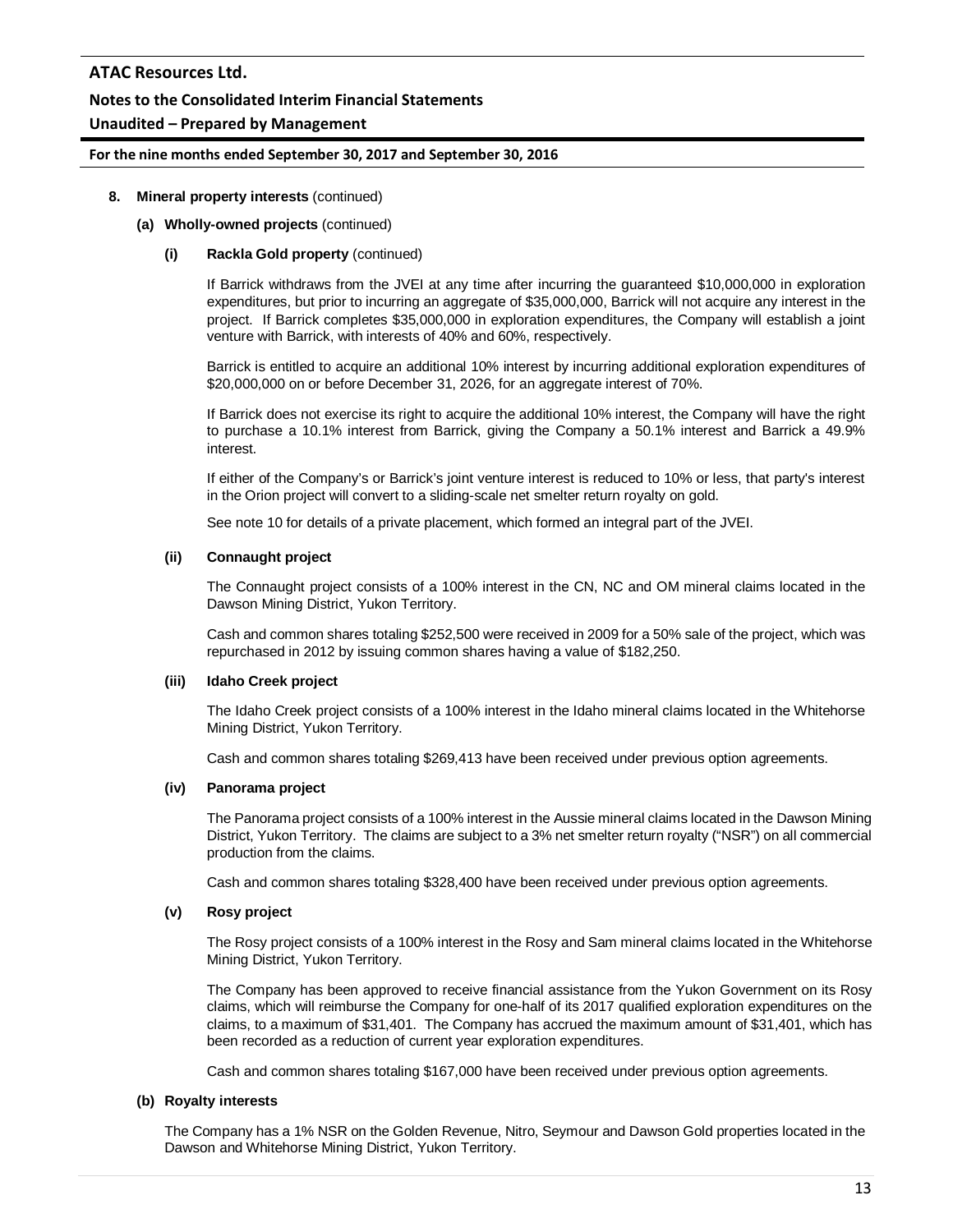# **Unaudited – Prepared by Management**

#### **For the nine months ended September 30, 2017 and September 30, 2016**

#### **9. Reclamation deposit**

The reclamation deposit is comprised of a cashable guaranteed investment certificate with a one year term. It is pledged to the Yukon Government to ensure specified properties are properly restored after exploration. Management has determined that the Company has no material reclamation work related to the properties requiring the deposit.

#### **10. Share capital**

The authorized share capital of the Company consists of unlimited common shares without par value, and unlimited Class "A" preferred shares with a par value of \$1.00 each. All issued shares are fully paid.

#### **Transaction for the issue of share capital during nine months ended September 30, 2017:**

**(a)** On May 3, 2017, the Company completed a flow-through private placement consisting of the issue of 16,684,800 flow-through common shares at a price of \$0.50 each for gross proceeds of \$8,342,400. The flow-through shares formed part of a tax-assisted structured transaction, with Barrick becoming the ultimate owner. This increased Barrick's shareholdings in the Company to approximately 19.9% from 9.2%, and Barrick was given the right to maintain its 19.9% interest by participating pro-rata in any future equity financings by the Company. The flowthrough funds will be spent on properties other than the Orion project (see note 16).

No finder's fees were paid in respect of the placement. Legal and filing fees amounted to \$41,592 and have been recorded as a share issue cost and deducted from share capital net of deferred income tax benefits of \$10,814.

**(b)** The Company issued 125,000 common shares on the exercise of options for proceeds of \$38,750. In addition, \$23,620 representing the fair value of the options on initial vesting was re-allocated from contributed surplus to share capital.

#### **Transactions for the issue of share capital during the nine months ended September 30, 2016:**

**(a)** On April 22, 2016, the Company completed a flow-through private placement consisting of the issue of 5,000,000 common shares at a price of \$0.65 each for gross proceeds of \$3,250,000. The flow-through shares were issued at a premium to the trading value of the Company's common shares at the date the flow-through was announced, which is a reflection of the value of the income tax write-offs that the Company renounced to the flow-through shareholders. The premium was determined to be \$150,000 and was recorded as a reduction of share capital.

The Underwriters were paid commissions and expenses of \$194,300, and legal and filing fees amounted to \$22,750.

**(b)** The Company issued 27,500 common shares on the exercise of options for proceeds of \$8,525. In addition, \$8,228 representing the fair value of the options on initial vesting was re-allocated from contributed surplus to share capital.

#### **Common share rights**

The Company has a "Rights Plan" under which one right is issued for each issued and outstanding common share of the Company. Each right entitles the holder to purchase from the Company one common share at a price equal to onehalf the market price for each common share of the Company, subject to certain anti-dilutive adjustments. The rights are exercisable only if the Company receives an unacceptable take-over bid as defined in the Rights Plan. The current Rights Plan was replaced with a new Rights Plan at the May 2017 annual shareholders' meeting and will remain in effect until the annual shareholders' meeting in 2020. As at September 30, 2017, there were 139,631,877 rights outstanding (December 31, 2016 – 122,822,077).

#### **Stock options**

The Company has an incentive stock option plan (the "Plan"), under which the maximum number of stock options issued cannot exceed 10% of the Company's currently issued and outstanding common shares. The exercise period for any options granted under the Plan cannot exceed ten years. The exercise price of options granted under the Plan cannot be less than the "discounted market price" of the common shares (defined as the last closing market price of the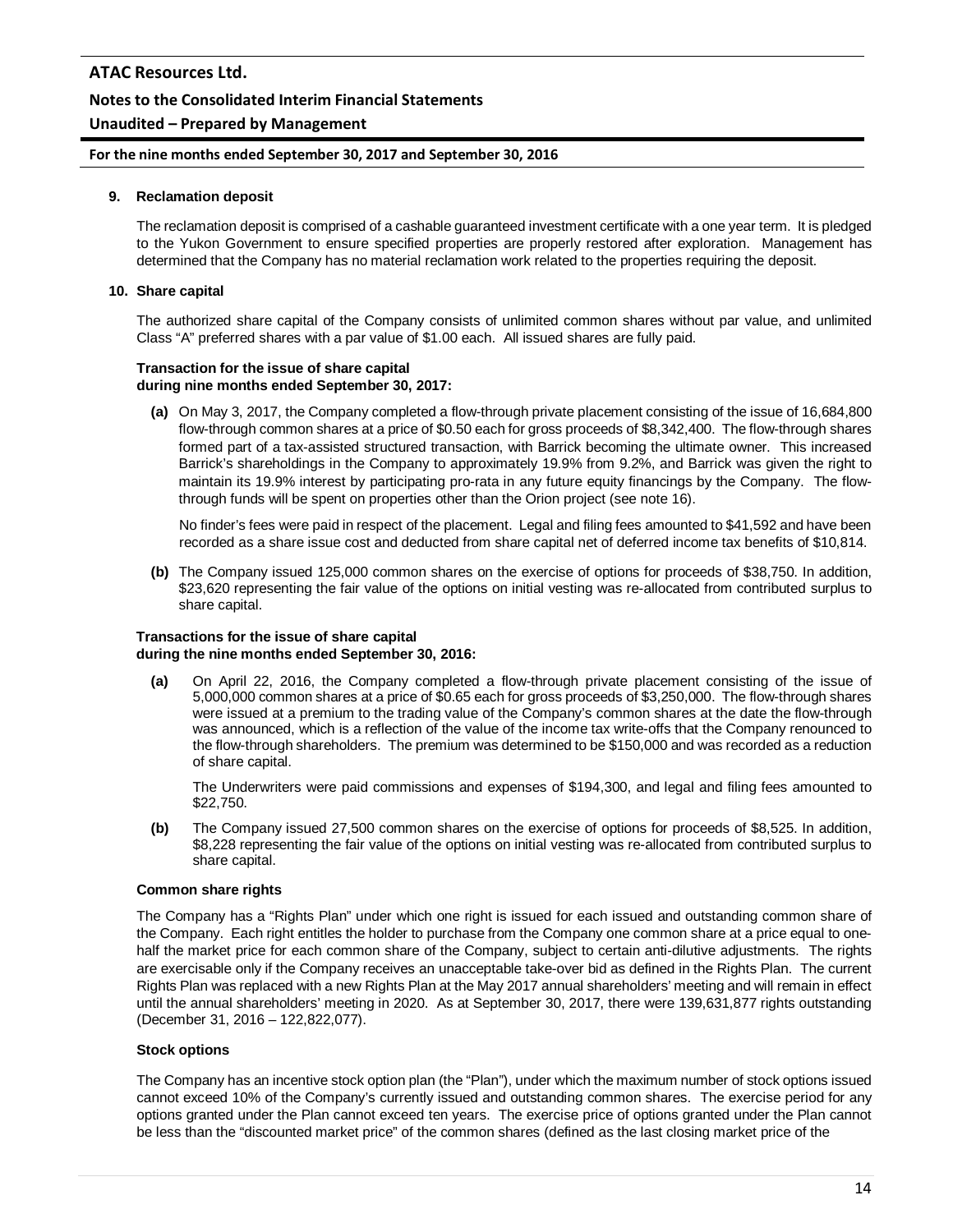# **ATAC Resources Ltd. Notes to the Consolidated Interim Financial Statements Unaudited – Prepared by Management**

## **For the nine months ended September 30, 2017 and September 30, 2016**

#### **10. Share capital** (continued)

#### **Stock options** (continued)

Company's common shares immediately preceding the issuance of a news release announcing the granting of the options, less a discount of from 15% to 25%), unless otherwise agreed to by the Company and accepted by the TSX-V.

A participant who is not a consultant conducting investor relations activities, who is granted an option under the plan with exercise prices at or above "Market Price" will have their options vest immediately, unless otherwise determined by the Board of Directors. A participant who is granted an option under the plan with exercise prices below "Market Price" will become vested with the right to exercise one-sixth of the option upon conclusion of every three months subsequent to the grant date. A participant who is a consultant conducting investor relations activities who is granted options under the plan will become vested with the right to exercise one-quarter of the options upon conclusion of every three months subsequent to the grant date.

A summary of the status of the Company's stock options as at September 30, 2017 and December 31, 2016 and changes during the period and year then ended is as follows:

|                                               | Nine months ended<br><b>September 30, 2017</b> |      | Year ended<br>December 31, 2016 |                                    |
|-----------------------------------------------|------------------------------------------------|------|---------------------------------|------------------------------------|
|                                               | Weighted average<br>Options<br>exercise price  |      | Options                         | Weighted average<br>exercise price |
|                                               | #                                              | \$   | #                               | \$                                 |
| Options outstanding, beginning of period/year | 8,500,000                                      | 0.85 | 9,197,000                       | 1.62                               |
| Granted                                       | 3,115,000                                      | 0.55 | 2,720,000                       | 0.35                               |
| Exercised                                     | (125,000)                                      | 0.31 | (27,500)                        | 0.31                               |
| Expired/cancelled                             | (90,000)                                       | 0.87 | (3,389,500)                     | 2.54                               |
| Options outstanding, end of period/year       | 11,400,000                                     | 0.78 | 8,500,000                       | 0.85                               |

As at September 30, 2017, the Company has stock options outstanding and exercisable as follows:

|     | Options<br>outstanding | Options<br>exercisable | Exercise<br>price | Expiry date      |
|-----|------------------------|------------------------|-------------------|------------------|
|     | #                      | #                      | \$                |                  |
|     | 1,830,000              | 1,830,000              | 1.80              | January 29, 2018 |
|     | 2,155,000              | 2,155,000              | 0.75              | February 3, 2019 |
|     | 1,760,000              | 1,760,000              | 0.75              | January 23, 2020 |
| (1) | 2,290,000              | 2,290,000              | 0.31              | January 21, 2021 |
|     | 250,000                | 250,000                | 0.76              | June 7, 2021     |
|     | 3,115,000              | 778,750                | 0.55              | May 26, 2022     |
|     | 11,400,000             | 9,063,750              |                   |                  |

(1) 230,000 of these options were subsequently exercised.

The following table summarizes information about the stock options outstanding at September 30, 2017:

| Range of      |            | Weighted average | Weighted average |
|---------------|------------|------------------|------------------|
| prices        | Options    | remaining life   | exercise price   |
| \$            | #          | vears            |                  |
| $0.31 - 0.55$ | 5,405,000  | 4.09             | 0.45             |
| $0.75 - 0.76$ | 4,165,000  | 1.90             | 0.75             |
| 1.80          | 1,830,000  | 0.33             | 1.80             |
|               | 11,400,000 | 2.68             | 0.78             |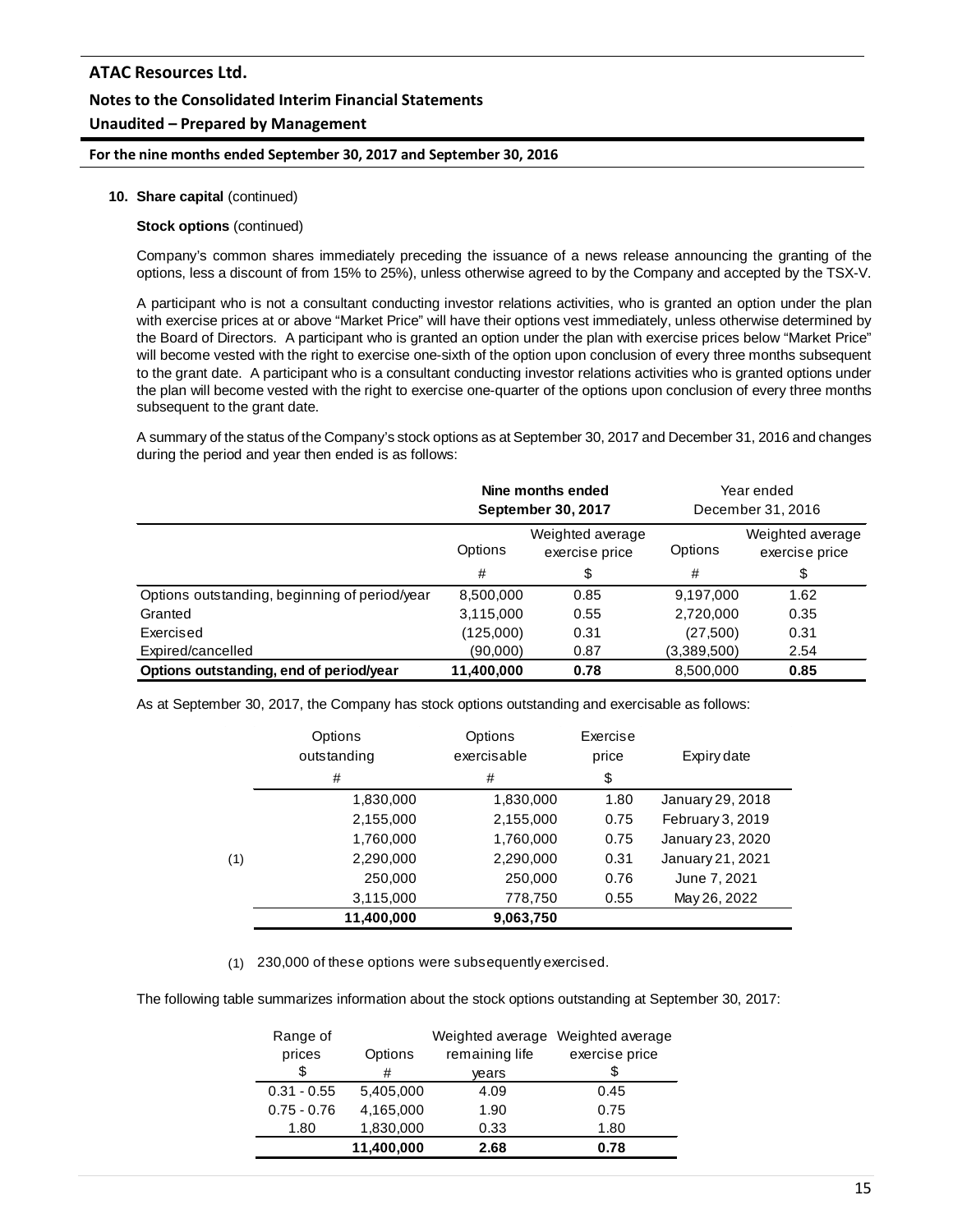# **ATAC Resources Ltd. Notes to the Consolidated Interim Financial Statements Unaudited – Prepared by Management**

# **For the nine months ended September 30, 2017 and September 30, 2016**

### **10. Share capital** (continued)

#### **Stock options** (continued)

During the nine months ended September 30, 2017, 3,115,000 stock options (2016 – 2,720,000) were granted to Officers, Directors, related company employees and consultants. The Company has recorded the fair value of all options granted during the periods using the Black-Scholes option pricing model. Share-based payment costs were calculated using the following weighted average assumptions: expected life of options - five years (2016 - five years), stock price volatility –71.49% (2016 – 75.90%), no dividend yield (2016 - nil), and a risk-free interest rate yield – 0.94% (2015 - 0.70%). The fair value is particularly impacted by the Company's stock price volatility, determined using data from the previous five years.

Using the above assumptions, the fair value of options granted during the nine months ended September 30, 2017, was \$0.34 per option (2016 - \$0.21), for a total of \$1,053,412 (2015 - \$583,089). The total share-based payment expense for the nine months ended September 30, 2017 was \$601,416 (2016 - \$479,846), which is presented as an operating expense, and includes only options that vested during the periods.

No stock options expired during the nine months ended September 30, 2017. During the nine months ended September 30, 2016, 1,185,000 options exercisable at \$1.80 per option expired unexercised. As a result, the original stock based compensation of \$6,987,325 was reversed from contributed surplus and credited to deficit.

During the nine months ended September 30, 2017, 90,000 stock options (2016 – 2,177,000), were cancelled. As a result, the original stock based compensation of \$51,125 (2016 - \$4,338,600) has been reversed from contributed surplus and credited to deficit.

#### **Warrants**

As an incentive to complete private placements the Company may issue units which include common shares and common share purchase warrants. Using the residual value method, the Company determines whether a value should be allocated to the warrants attached to the units sold in completed private placements.

During the nine months ended September 30, 2017 and 2016 and as at September 30, 2017 and December 31, 2016, there were no warrants issued or outstanding.

# **Contributed surplus**

Contributed surplus includes the accumulated fair value of stock options recognized as share-based payments and the fair value of finders' warrants issued on private placements. Contributed surplus is increased by the fair value of these items on vesting and is reduced by corresponding amounts when the options or warrants expire, or are exercised or cancelled.

#### **11. Loss per share**

The calculation of basic and diluted loss per share for the nine months ended September 30, 2017 was based on the loss of \$2,522,800 (2016 – \$645,836) and a weighted average number of common shares outstanding of 130,276,433 (2016 – 120,575,410).

All stock options were excluded from the diluted weighted average number of shares calculation, as their effect would have been anti-dilutive.

#### **12. Related party payables and transactions**

A number of key management personnel and Directors hold positions in other entities that result in them having control or significant influence over the financial or operating policies of those entities. There were no loans to key management personnel or Directors, or entities over which they have control or significant influence during the nine months ended September 30, 2017 or September 30, 2016.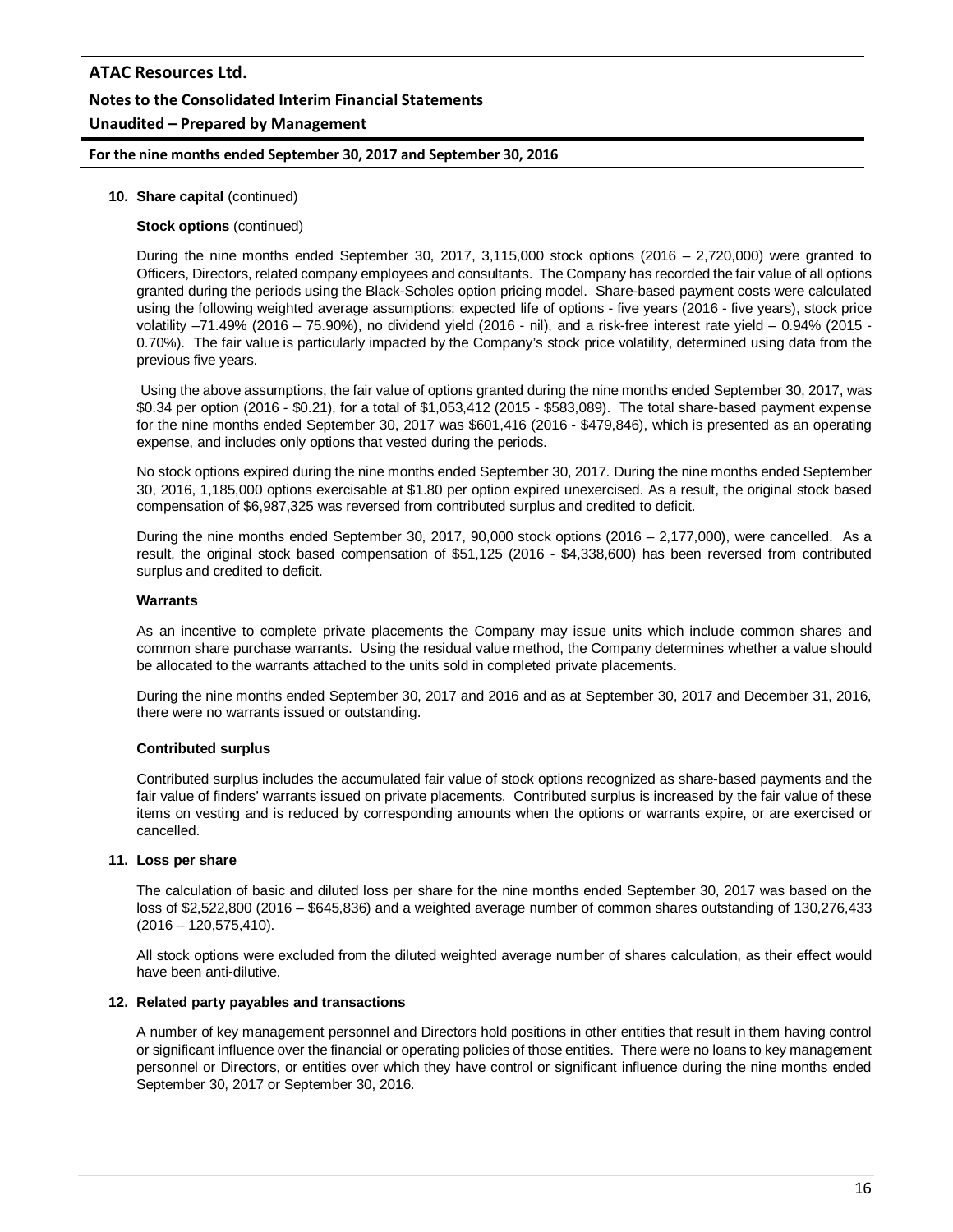# **For the nine months ended September 30, 2017 and September 30, 2016**

#### **12. Related party payables and transactions** (continued)

Graham Downs, the Company's CEO receives a salary of \$18,750 per month and incentive stock options. All other key management personnel and Directors receive no salaries, non-cash benefits (other than incentive stock options), or other remuneration directly from the Company, other than noted below, and there are no employment contracts with them that cannot be terminated without penalty on thirty days advance notice. Key management personnel and Directors participate in the Company's stock option plan.

During the nine months ended September 30, 2017, 2,200,000 stock options (2016 - 1,650,000) were granted to key management personnel and Directors having a fair value on issue of \$743,983 (2016 - \$380,905). The options granted are exercisable at \$0.55 each until May 26, 2022 and vest over a one year period ending May 26, 2018.

No management personnel or Director stock options were cancelled or surrendered during the nine months ended September 30, 2017. During the nine months ended September 30, 2016, 1,245,000 management personnel and Director stock options having a fair value on issue of \$2,490,000, were surrendered and cancelled.

The Company transacted with the following related parties:

- **(a)** Archer Cathro is a geological consulting firm that is a related party through its management contracts, which confer significant influence over operations. Charges are for property location, acquisition, exploration, management, accounting and office rent and administration. The charges by Archer Cathro include the services of Graham Downs until August 31, 2016. The charges by Archer Cathro also include the services of Julia Lane, who is the Vice President of Exploration, and a minority shareholder of Archer Cathro.
- **(b)** Glenn Yeadon is a Director and the Company's Secretary. He controls Glenn R. Yeadon Personal Law Corporation ("Yeadon Law Corp."), which provides the Company with legal services.
- **(c)** Larry Donaldson is the Company's CFO. He is a partner of Donaldson Grassi, Chartered Professional Accountants, a firm in which he has significant influence. Donaldson Grassi provides the Company with accounting and tax services.
- **(d)** Douglas Goss is a Director and the Company's Chairman of the Board. He controls Douglas O. Goss Professional Corporation ("D. Goss Corporation"), which provides consulting services to the Company.
- **(e)** Ian Talbot is the Company's COO. He provides the Company with management services.
- **(f)** Robert Carne is a Company Director. He controls Carvest Holdings Ltd. ("Carvest"), which provides geological consulting services to the Company.
- **(g)** Graham Downs is the Company's President and CEO. Effective August 31, 2016, he is paid a monthly salary and benefits for his services.
- **(h)** Bruce Kenway is a Company Director. He is a partner in Kenway Mack Slusarchuk Stewart LLP ("Kenway Mack"). Effective April 1, 2017, he is being compensated for his monthly advisory services as Chairman of the Audit Committee. The services are being rendered through Kenway Mack.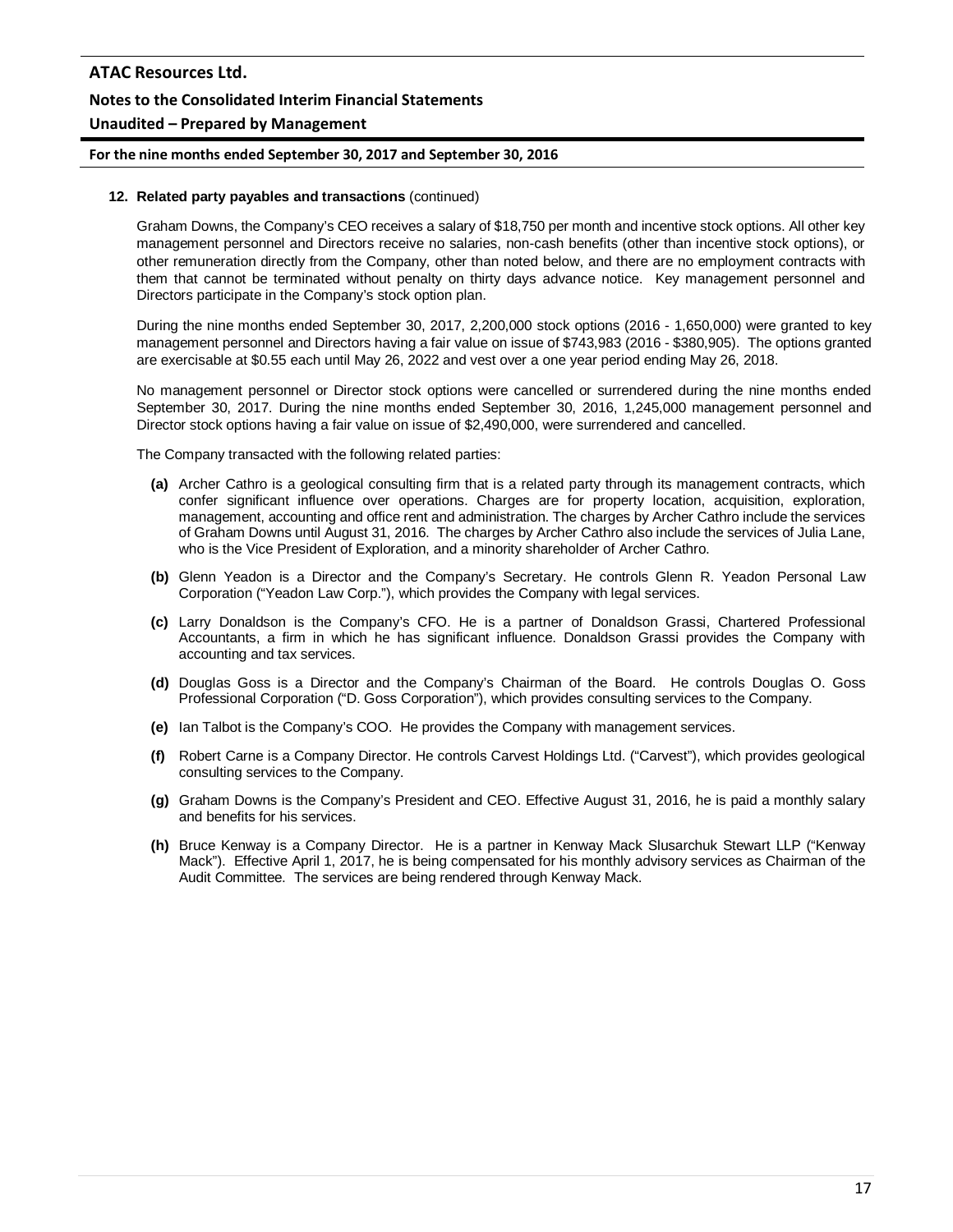# **Unaudited – Prepared by Management**

## **For the nine months ended September 30, 2017 and September 30, 2016**

### **12. Related party payables and transactions** (continued)

The aggregate value of transactions and outstanding balances with key management personnel and Directors and entities over which they have control or significant influence were as follows:

|                                     | <b>Transactions</b><br>2017 | Transactions<br>9 months ended 9 months ended<br><b>September 30, September 30,</b><br>2016 | <b>Balance</b><br>outstanding<br>September 30,<br>2017 | <b>Balance</b><br>outstanding<br>December 31,<br>2016 |
|-------------------------------------|-----------------------------|---------------------------------------------------------------------------------------------|--------------------------------------------------------|-------------------------------------------------------|
|                                     | \$                          | \$                                                                                          | \$                                                     | \$                                                    |
| Archer, Cathro                      |                             |                                                                                             |                                                        |                                                       |
| - geological services               | 2,409,743                   | 1,172,248                                                                                   | 1,219,999                                              | 66,103                                                |
| - office and administration         | 141,153                     | 297,194                                                                                     | 81,887                                                 | 19,613                                                |
|                                     | 2,550,896                   | 1,469,442                                                                                   | 1,301,886                                              | 85,716                                                |
| Carvest (1)                         | 28,230                      | 24,805                                                                                      |                                                        |                                                       |
| Yeadon Law Corp.                    | 46,421                      | 48,330                                                                                      |                                                        | 2,767                                                 |
| Donaldson Grassi                    | 46,820                      | 27,650                                                                                      | 11,820                                                 | 10,000                                                |
| D. Goss Corporation                 | 31,500                      | 31,500                                                                                      | 3,675                                                  | 3,675                                                 |
| <b>Graham Downs</b>                 | 172,616                     | 18,750                                                                                      |                                                        |                                                       |
| lan Talbot                          | 26,906                      | 31,063                                                                                      | 2,527                                                  | 2,986                                                 |
| Kenway Mack                         | 6,000                       |                                                                                             | 3,150                                                  |                                                       |
| Helmut Wober - engineering services |                             | 1,380                                                                                       |                                                        |                                                       |
|                                     | 2,909,389                   | 1,652,920                                                                                   | 1,323,058                                              | 105,144                                               |

(1) The Carvest transactions for the nine months ended September 30, 2016 include geological services of \$21,470 and other services of \$3,335

All related party balances are unsecured and are due within thirty days without interest.

The transactions with the key management personnel and Directors are included in operating expenses as follows:

- **(a)** Accounting, audit and legal
	- Includes the legal services of the Company's Secretary, Glenn Yeadon, charged to the Company by Yeadon Law Corporation.
	- Includes the accounting services of Company's CFO, Larry Donaldson, charged to the Company by Donaldson Grassi.
- **(b)** Consulting fees
	- Includes the consulting fees paid to Director, Douglas Goss, charged to the Company by D. Goss Corporation.
	- Includes the advisory services paid to Director, Bruce Kenway, charged to the Company by Kenway Mack.
- **(c)** Management, administration and corporate development fees
	- Includes the services of Company's COO, Ian Talbot.
	- Includes the administrative services of Director, Robert Carne, charged to the Company by Carvest for the nine months ended September 30, 2016.
	- Includes charges by Archer Cathro for administrative and investor relations personnel.
- **(d)** Salaries and benefits
	- Includes only the salaries and benefits of the Company's President and CEO, Graham Downs.
- **(e)** Rent
	- Charged by Archer Cathro
- **(f)** Property examination costs
	- Includes charges by Archer Cathro for exploration personnel.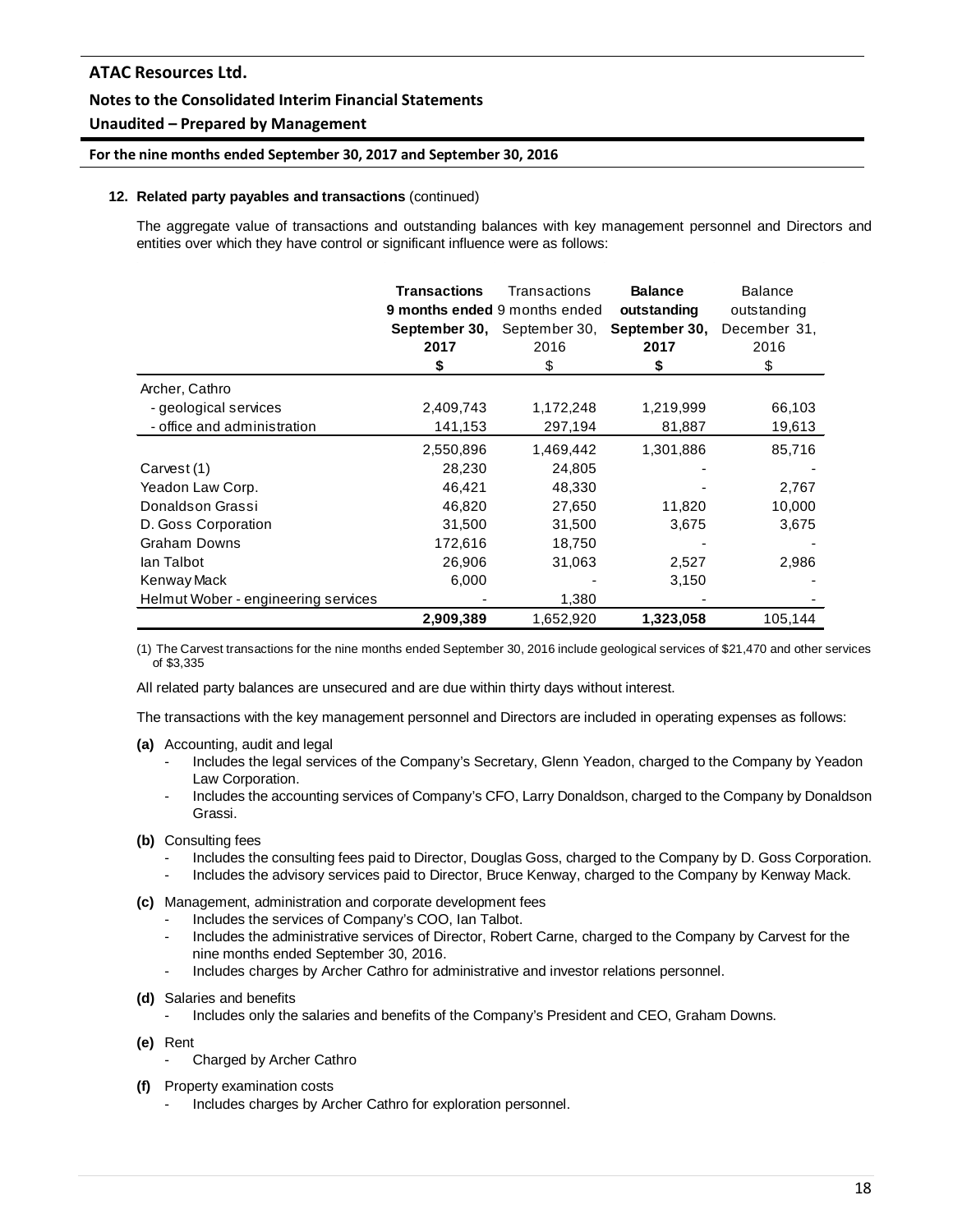# **Unaudited – Prepared by Management**

## **For the nine months ended September 30, 2017 and September 30, 2016**

### **13. Income Taxes**

Income tax expense for the nine months ended September 30, 2017 and 2016 varies from the amount that would be computed from applying the combined federal and provincial income tax rate to (loss) income before income taxes as follows:

|                                                     | September 30, | September 30, |
|-----------------------------------------------------|---------------|---------------|
|                                                     | 2017          | 2016          |
|                                                     | \$            | \$            |
| (Loss) income before income taxes                   | (720, 958)    | 71,523        |
| Statutory Canadian corporate tax rate               | 26.0%         | 26.0%         |
| Anticipated income tax recovery (expense)           | 187,449       | (18,596)      |
| Change in tax resulting from:                       |               |               |
| Unrecognized items for tax purposes                 | (98, 389)     | (198,144)     |
| Tax benefits renounced on flow-through expenditures | (1,890,902)   | (500,619)     |
| Net deferred income tax expense                     | (1,801,842)   | (717,359)     |

The significant components of the Company's deferred income tax liability are as follows:

|                                            | September 30, December 31, |                |
|--------------------------------------------|----------------------------|----------------|
|                                            | 2017                       | 2016           |
|                                            | \$                         | \$             |
| Unrealized losses on marketable securities | 34.018                     | 91,997         |
| Mineral property interests                 | (18, 288, 988)             | (16, 365, 271) |
| Unclaimed investment tax credits           | 872,395                    | 872,395        |
| Non-capital loss carry forwards            | 2,711,832                  | 2,529,454      |
| Capital loss carry forwards                | 42.697                     | 42,697         |
| Share issue costs                          | 82.630                     | 105,735        |
| Net deferred income tax liability          | (14,545,416)               | (12, 722, 993) |

As at September 30, 2017 the Company has non-capital loss carry forwards of approximately \$10,430,000 of which \$7,000 will expire in 2028, \$471,000 in 2029, \$1,175,000 in 2030, \$1,666,000 in 2031 and \$7,111,000 thereafter.

As at September 30, 2017 the Company has unused capital losses of \$328,437, which have no expiry date and can only be used to reduce future income from capital gains.

As at September 30, 2017 the Company has unclaimed resource and other deductions in the amount of \$34,290,544 (December 31, 2016 - \$34,042,489), which may be deducted against future taxable income.

As at September 30, 2017 there are share issue costs totaling \$317,809 (December 31, 2016 - \$406,673), which have not been claimed for income tax purposes.

As at September 30, 2017 the Company has unused investment tax credits totaling \$1,178,912, (December 31, 2016 - \$1,178,912), which have not been claimed for income tax purposes. Of the credits \$957,999 will expire in 2032 and \$220,913 in 2033.

Income tax attributes are subject to review, and potential adjustments, by tax authorities.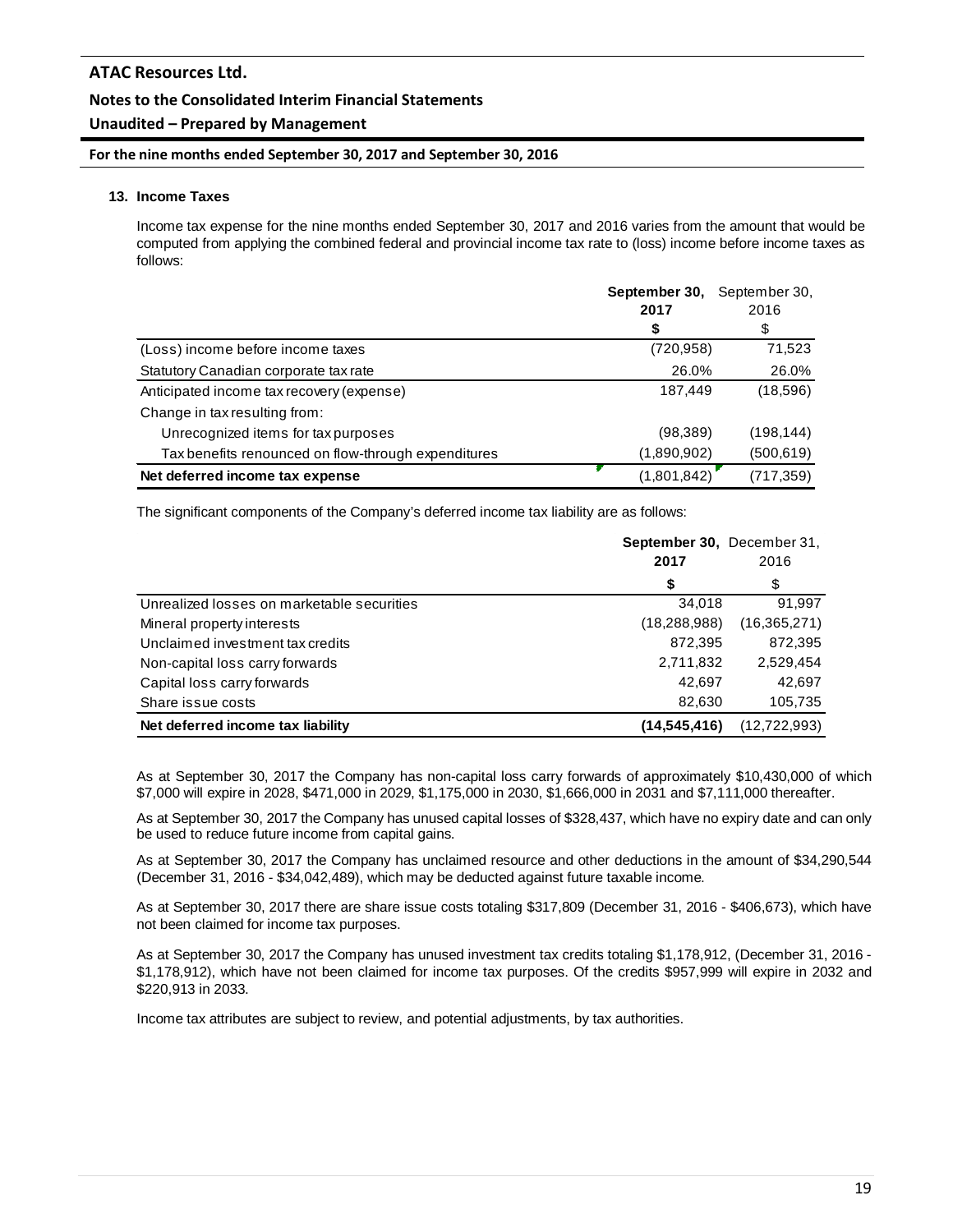# **Unaudited – Prepared by Management**

## **For the nine months ended September 30, 2017 and September 30, 2016**

### **14. Supplemental cash flow information**

Changes in non-cash operating working capital during the nine months ended September 30, 2017 and September 30, 2016 were comprised of the following:

|                                          | <b>September 30.</b> September 30.<br>2017 | 2016      |
|------------------------------------------|--------------------------------------------|-----------|
|                                          |                                            |           |
| Receivables and prepayments              | (2,274,202)                                | (68, 427) |
| Accounts payable and accrued liabilities | 1.070                                      | (31,609)  |
| Accounts payable to related parties      | 64.020                                     | 14.918    |
| Net change                               | (2,209,112)                                | (85, 118) |

The Company incurred non-cash financing and investing activities during the periods ended September 30, 2017 and September 30, 2016 as follows:

|                                                                      | September 30, September 30,<br>2017 | 2016        |
|----------------------------------------------------------------------|-------------------------------------|-------------|
|                                                                      | \$                                  | \$          |
| Non-cash financing activity                                          |                                     |             |
| Share capital reduced by flow-through share premium                  |                                     | 150,000     |
| Non-cash investing activities:                                       |                                     |             |
| Marketable securities acquired on sale of mineral property interests |                                     | (1,675,000) |
| Mineral property sale proceeds received by marketable securities     |                                     | 1,675,000   |
| Deferred exploration expenditures included in accounts payable       |                                     |             |
| and related party payables                                           | 2,219,120                           | 423.708     |
| Deferred exploration expenditures included in Yukon mineral          |                                     |             |
| exploration grant receivable                                         | (31, 401)                           | (6, 177)    |
|                                                                      | 2,187,719                           | 417,531     |

During the period ended September 30, 2017 and September 30, 2016 no amounts were paid for interest or income tax expenses.

## **15. Financial risk management**

#### **Capital management**

The Company is a junior exploration company and considers items included in shareholders' equity as capital. The Company has no debt and does not expect to enter into debt financing. The Company manages its capital structure and makes adjustments to it in light of changes in economic conditions and the risk characteristics of underlying assets. In order to maintain or adjust its capital structure, the Company may issue new shares, purchase shares for cancellation pursuant to normal course issuer bids or make special distributions to shareholders. The Company is not subject to any externally imposed capital requirements and does not presently utilize any quantitative measures to monitor its capital. The Company's capital structure as at September 30, 2017 is comprised of shareholders' equity of \$106,629,386 (December 31, 2016 - \$100,200,398).

The Company currently has no source of revenues. In order to fund future projects and pay for administrative costs, the Company will spend its existing working capital and raise additional funds as needed. The Company's ability to continue as a going concern on a long-term basis and realize its assets and discharge its liabilities in the normal course of business rather than through a process of forced liquidation is primarily dependent upon its ability to sell or option its mineral properties and its ability to borrow or raise additional funds from equity markets.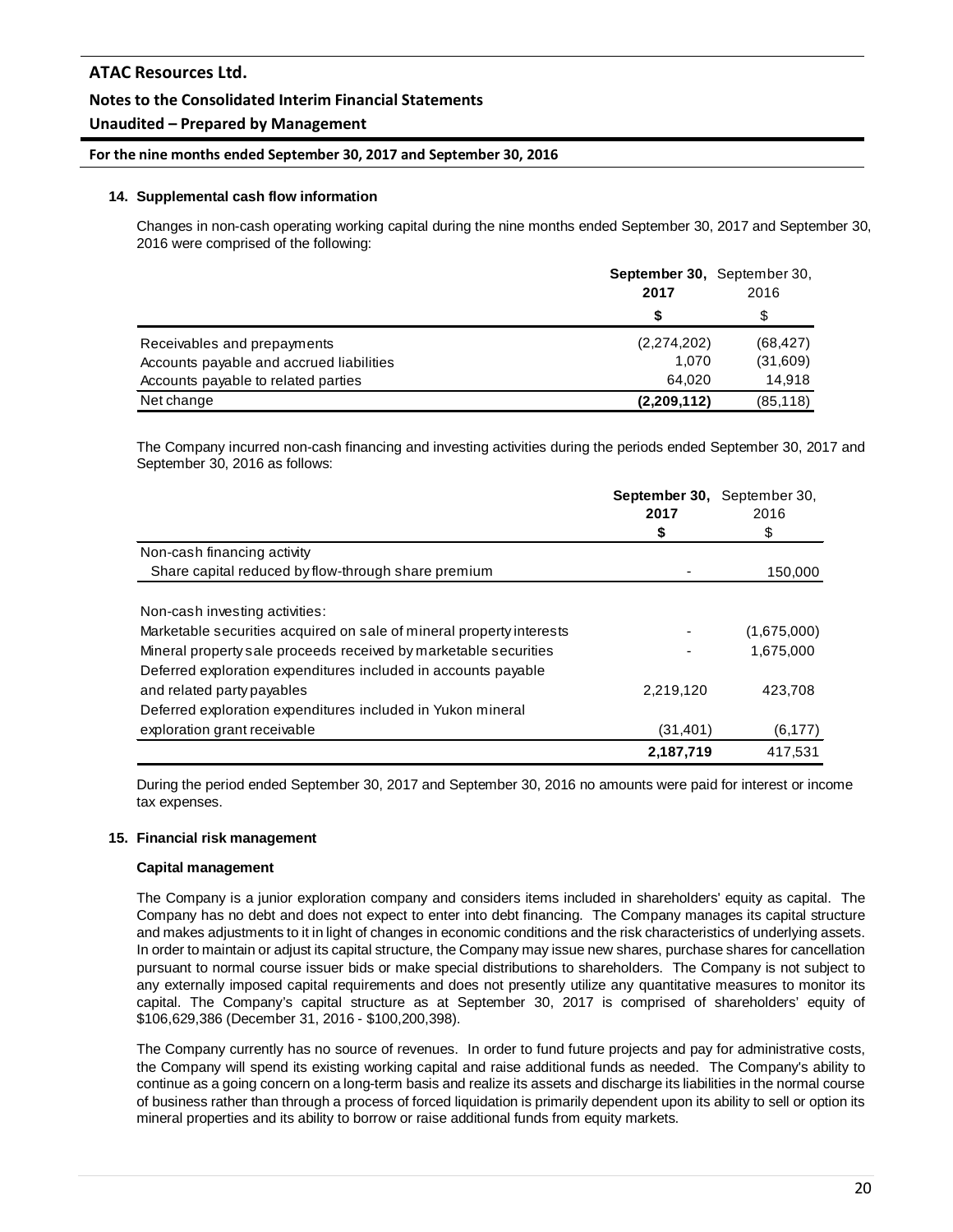# **Unaudited – Prepared by Management**

#### **For the nine months ended September 30, 2017 and September 30, 2016**

#### **15. Financial risk management** (continued)

#### **Financial instruments - fair value**

The Company's financial instruments consist of cash and cash equivalents, receivables, marketable securities, accounts payable and accrued liabilities, and accounts payable to related parties.

The carrying value of accounts payable and accrued liabilities and accounts payable to related parties approximated their fair value because of the short-term nature of these instruments.

Financial instruments measured at fair value on the statement of financial position are summarized into the following fair value hierarchy levels:

- Level 1: quoted prices (unadjusted) in active markets for identical assets or liabilities.
- Level 2: inputs other than quoted prices included within Level 1 that are observable for the asset or liability, either directly (i.e. as prices) or indirectly (i.e. derived from prices).
- Level 3: inputs for the asset or liability that are not based on observable market data (unobservable inputs).

|                           | Level 1    | Level 2 | Level 3 | Total      |
|---------------------------|------------|---------|---------|------------|
|                           | \$         | \$      | \$      | \$         |
| <b>September 30, 2017</b> |            |         |         |            |
| Cash and cash equivalents | 14,498,983 |         | -       | 14,498,983 |
| Marketable securities     | 1,431,943  | 483,216 |         | 1,915,160  |
|                           | 15,930,926 | 483,216 |         | 16,414,143 |
| December 31, 2016         |            |         |         |            |
| Cash and cash equivalents | 14,628,414 |         | ٠       | 14,628,414 |
| Marketable securities     | 1,095,827  | 373,338 |         | 1,469,166  |
|                           | 15.724.241 | 373.338 |         | 16,097,580 |

#### **Financial instruments- risk**

The Company's financial instruments can be exposed to certain financial risks, including credit risk, interest rate risk, liquidity risk and market and currency risk.

#### **(a) Credit risk**

The Company is exposed to credit risk by holding cash and cash equivalents. This risk is minimized by holding the funds in Canadian banks and credit unions or with Canadian governments. The Company has minimal accounts receivable exposure as its refundable credits are due from Canadian Government.

#### **(b) Interest rate risk**

The Company is exposed to interest rate risk because of fluctuating interest rates. Fluctuations in market rates do not have a significant impact on the Company's operations due to the short term to maturity and no penalty cashable feature of its cash equivalents. For the nine months ended September 30, 2017, every 1% fluctuation in interest rates up or down would have impacted loss for the period, up or down, by approximately \$114,000 (2016 - \$115,000) before income taxes.

# **(c) Liquidity risk**

Liquidity risk is the risk that the Company is unable to meet its financial obligations as they come due. The Company manages this risk by careful management of its working capital to ensure its expenditures will not exceed available resources.